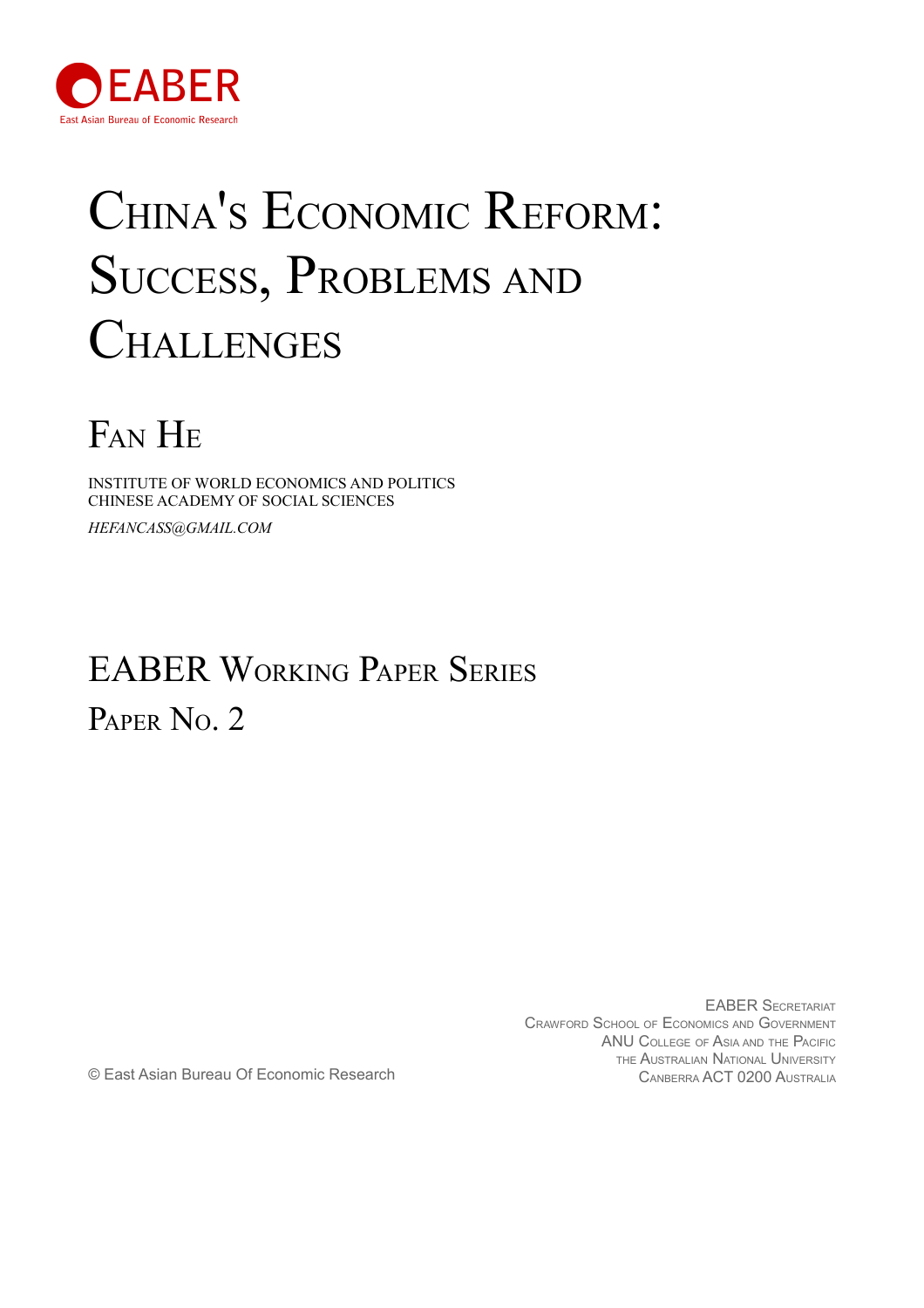### **China's Economic Reform: Success, Problems and Challenges**

Fan He

Institute of World Economics and Politics Chinese Academy of Social Sciences 5 Jianguomennei Street, Beijing 100732 [hefancass@gmail.com](mailto:hefancass@gmail.com)

Paper prepared for discussion at the ANU-MOF conference on *Micro Economic Foundations of Economic Performance in East Asia*  hosted by the Philippine Institute for Development Studies, Manila 23-24 November 2006

Preliminary draft. Not for quotation or publication without permission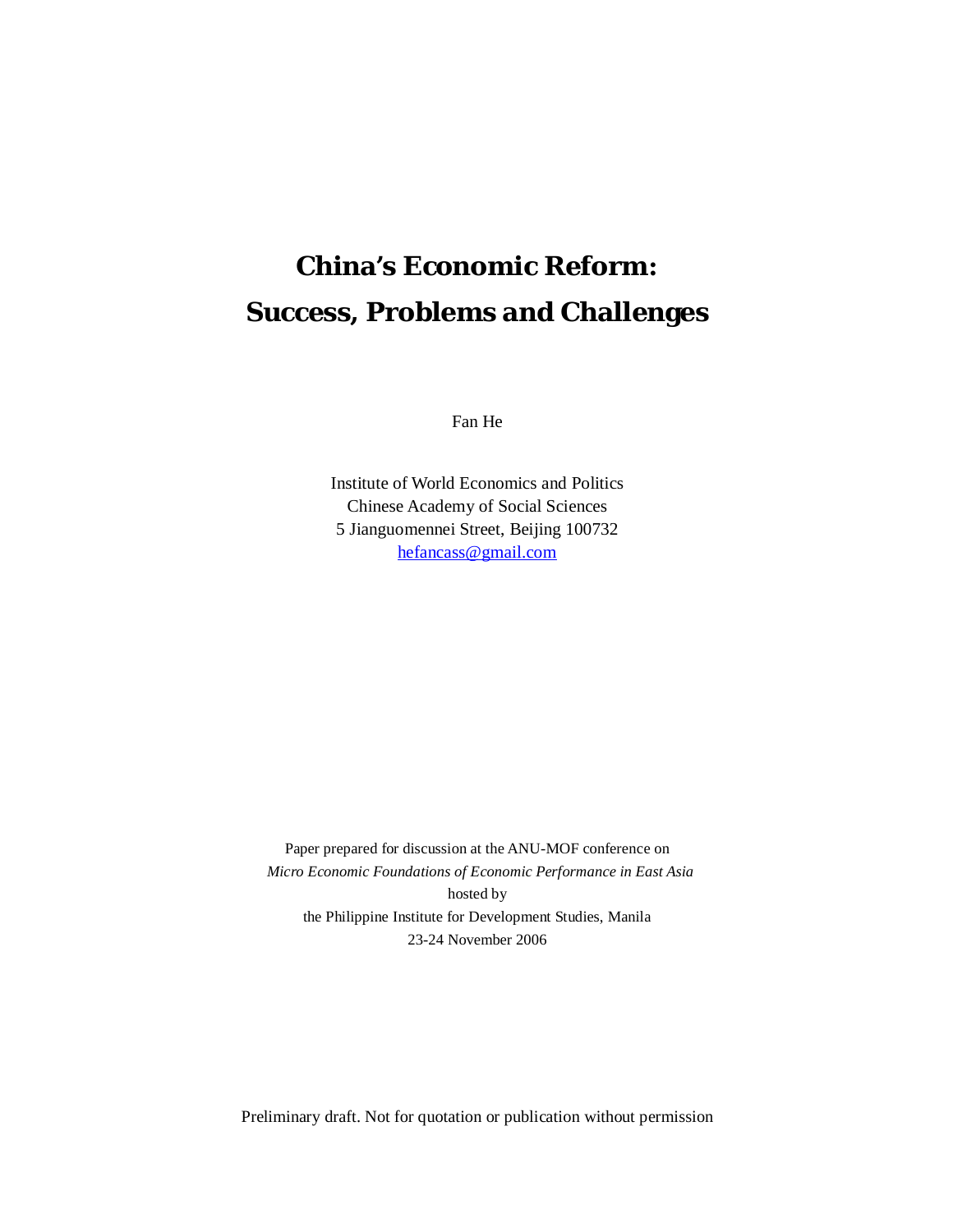#### **I Introduction**

The rise of China is a major episode in world economic history. From the late 1970s, China unleashed market-oriented reform and open policy. During the past two decades, China experienced extraordinary growth. Since 1978 GDP growth rates have averaged 10 per cent per annum, 10.7 per cent in the 1990s, rivaling the record achieved by Japan and the "Four Tigers" (South Korea, Singapore and Hong Kong and Taiwan province of China) in their fast growing period.

In a short span of time, China experienced three historic transformations simultaneously. First, China is undergoing economic transition from a planned economy to a market economy. Second, China is undergoing economic development from a traditional agricultural economy to an industrialized economy. Third, China is changing from autarky to an important player in the arena of world economy and politics. China's experience provides an ideal laboratory for economics research. The study of the Chinese economy can not only shed lights on the causes and process of this massive growth surge, but also enrich our understanding of policy reform and institutional changes.

With China's growth occurring at a bewildering speed and arising from complex processes, it is not surprising that there has been much debate among economists over the basic interpretations of the most important features of China's success. While some scholars tell us "the China Miracle" (Lin, Cai, and Li, 1996), others informed us about "Growth without Miracle" (Garnaut and Huang, 2001). Experimentalist School highly praise China's gradual, piecemeal reform and believe the hybrid institutions (such as township and village enterprises, or TVEs) reflect the distinctive Chinese social and cultural background and are genuine innovation of the Chinese political leaders. The convergence school, on the other hand, believes that the institutional infrastructure that China needs for long term growth has to converge to the best international practices in advanced economies (Sachs and Woo, 2000).

China's explosive growth challenges many widely accepted modalities of policy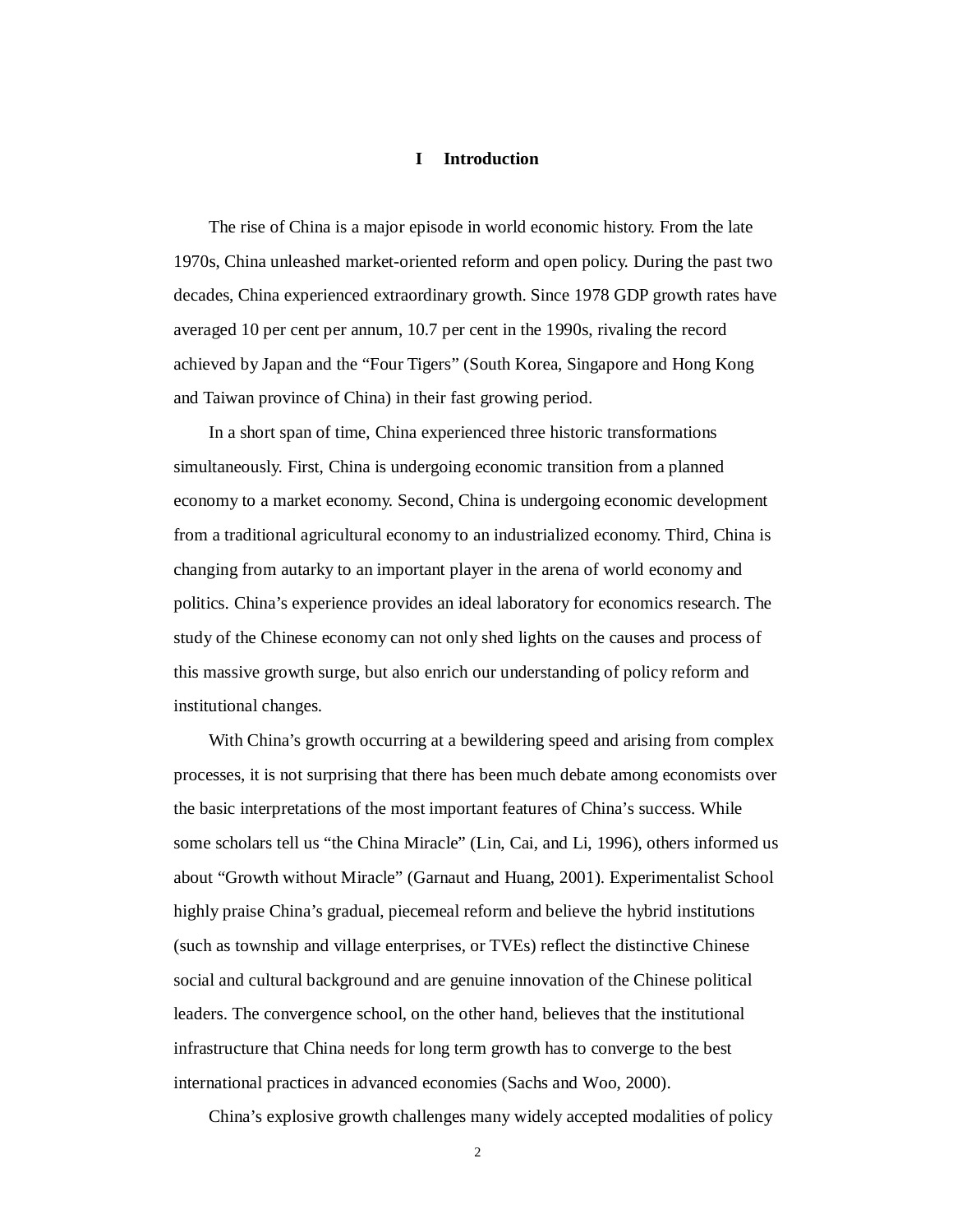analysis. Private ownership, political democracy, and the rule of law, which are proposed by new classical economists as the necessities of economic development, were notably absent, at least at the earliest stage of China's reform. China is just like a student who never does his homework, but always outperforms his classmates in examinations. Why is the story of China so unique? Is China showcasing a new type of economic system that is different from both socialism and market economy but is superior to both in stimulating economic performance or China's experiments are mainly the product of political constrains rather than economic optimization? Do we have the confidence to say that the past success can guarantee the future prosperity? What are the major challenges and constrains that China is facing?

This paper does not have the ambition to answer all the questions or to convince all the audience. We will provide a survey as well as a preliminary analysis on China's economic reform. Section II provides a brief overview of China's economic development from 1949 to present. Section III analyses the economic reform in the early 1980s. The planned economy was not sustainable because the government found that it is more and more difficult to keep high growth rate and fulfill the goal of full employment. The reform toke a gradual approach and the rise of newly rising sector (or the non-state sector) made a major contribution the China's growth. Section IV discusses the formation of the triangle of the state-owned-bank (SOB), the state-owned-enterprises (SOE), and the government. We believe the equilibrium and dynamics among these three key players can largely explain the path and pattern of economic reform during the 1980s and 1990s. Section V provides another angle to explain China's economic reform, i.e. the central-local relationship. The competition and tension between the central and local government has a tradition of thousands year in China and still plays an important role in the formation and evolution of China's economic system. Section VI looking into the future and summarizes the remaining tasks for China to accomplish in the near future in order to sustain high economic growth and social stability. We argued that China is facing an internal and external imbalance and a favorable policy package should help to maintain macroeconomic stability in the short term as well as pave the way for sustainable growth in the future.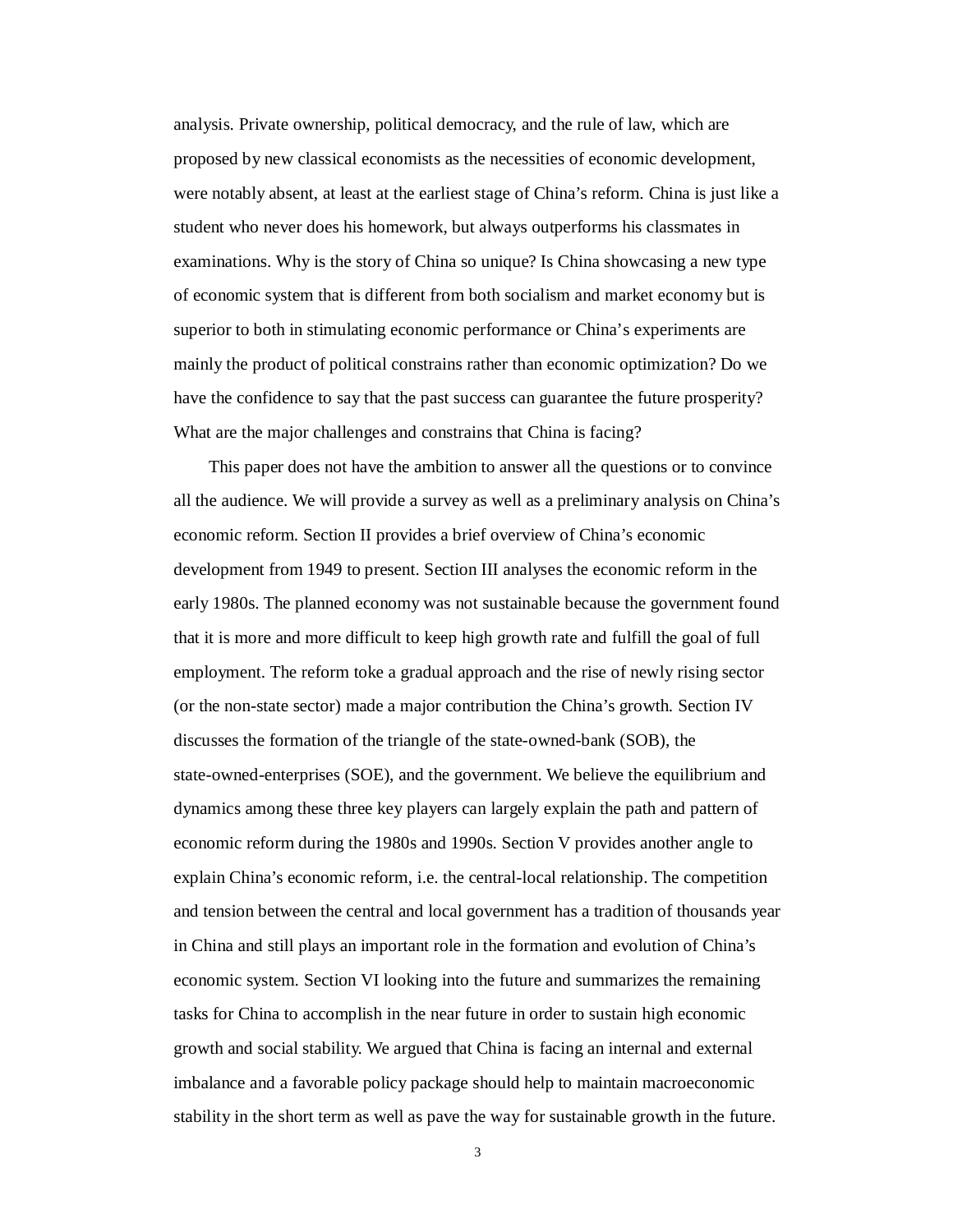Section VII tries to identify the key elements for a successful reform in China in the  $21<sup>st</sup>$  century. Who should be the strategic triggers for the reform, whether the current institutions are supportive to the reform or not and how to find a potential institution which can act as a facilitator and coordinator for the reform.

#### **II Overview**

In the early 1950s, GDP per capita in China was less than 119 Yuan or US\$ 40 (current prices). Form 1953 to 1978, China's annual growth rate of GDP amounted to an average of 6.1 per cent. From table 1 we can see that China's growth in the 1960s rate was lower than that of Japan and the "Four Tigers", but higher than the ASEAN countries. In the 1970s, China's growth was lower than both the "Four Tigers" and the ASEAN countries.

| Country or  | Real GDP Growth (%) |           |           |           |           |  |  |  |
|-------------|---------------------|-----------|-----------|-----------|-----------|--|--|--|
| region      | 1961-1970           | 1971-1980 | 1981-1990 | 1991-2000 | 2001-2005 |  |  |  |
| China       | 5.2                 | 5.8       | 10.2      | 10.1      | 8.9       |  |  |  |
| Japan       | 10.9                | 5.0       | 4.0       | 1.2       | 1.4       |  |  |  |
| South       | 8.6                 | 9.5       | 9.4       | 6.1       | 4.5       |  |  |  |
| Korea       |                     |           |           |           |           |  |  |  |
| Taiwan      | 9.2                 | 9.7       | 7.1       | 6.5       | 3.1       |  |  |  |
| province    |                     |           |           |           |           |  |  |  |
| Hong        | 10.0                | 9.3       | 6.9       | 4.5       | 4.3       |  |  |  |
| Kong        |                     |           |           |           |           |  |  |  |
| Singapore   | 8.8                 | 8.5       | 6.4       | 7.8       | 3.9       |  |  |  |
| Indonesia   | 3.9                 | 7.6       | 6.1       | 4.0       | 4.7       |  |  |  |
| Malaysia    | 6.5                 | 7.8       | 5.2       | 7.1       | 4.5       |  |  |  |
| Philippines | 5.1                 | 6.3       | 1.0       | 2.9       | 4.5       |  |  |  |
| Thailand    | 8.4                 | 7.2       | 7.6       | 4.4       | 5.0       |  |  |  |

Table 1 Economic growth of China, Japan, the "Four Tigers" and the ASEAN

Sources: World Bank, various years; Asian Development Bank and IMF (2006). China's data are from China Statistics Yearbook, 2005.

During this period, although comparatively speaking, China's economic growth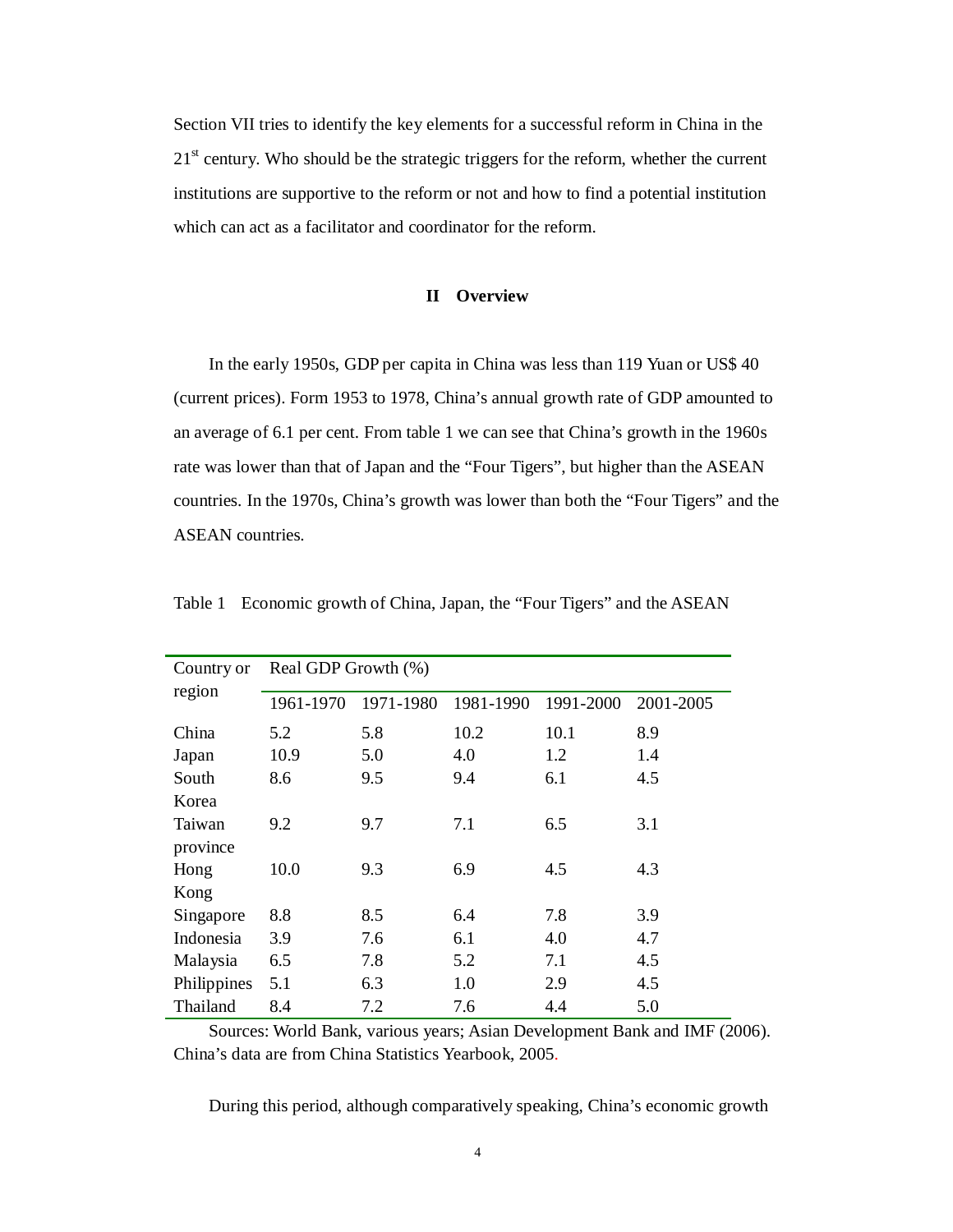was very remarkable, but the growth rate was not stable. The process of growth was frequently interrupted by political campaigns like the "Great Leap Forward" in 1958 and the "Cultural Revolution" from 1966 to 1976. Eckstein (1977) pointed out that China's economic growth experienced "policy cycle". China's economic policies changed so quickly that they had hardly gone on for three years, which lead to the boom and burst of the Chinese economy.

In the late 1970s, China embarked on a major program of economic reform. The last two decades witnessed the dramatic transformation of the Chinese economy. During this period, the average annual growth rate of real GDP was 9.52 per cent. In 1980, per capita income in China was RMB 460 Yuan (less than US\$ 150) Land in 2004, this figure reached RMB 10,128Yuan (or US\$1,224),with major cities such as Beijing and Shanghai approaching US\$ 2500. Even taken inflation into consideration, Chinese people's living standard rose almost 6 times in the last 20 years. If calculated on a purchasing power basis, the increase of the size of Chinese economy is even more impressive. The IMF found that on a purchasing power basis the Chinese economy in 1990 accounted for just over 6 percent of world output, ranking third behind the United States and Japan (IMF, 1993). A more recent research by the World Bank suggests that based on purchasing power parity China ranked the second largest economy in the world only behind the United States (World Bank, 1997).

Before China launched its open door policy from the late 1970s, it was isolated from the world economy. China's export was only US\$ 18 billion in 1978, its share of world trade was only 0.6 per cent. China was the 34th largest exporting country in the world. In the last two decades, China quickly transformed itself to an important trading power. Its foreign trade has increased almost 15 percent annually in the past 20 years. In less than two decades, the total value of China's export has expanded more than 20-fold. In 2005 China's export was US\$ 762 billion, its import was US\$ 660 billion. The ratio of trade dependence, which measured by the ratio of the sum of import and export to GDP, was about 63 per cent.

In the late 1970s China was also a negligible participant in world capital markets. China rarely had any foreign direct investment or foreign debt before the economic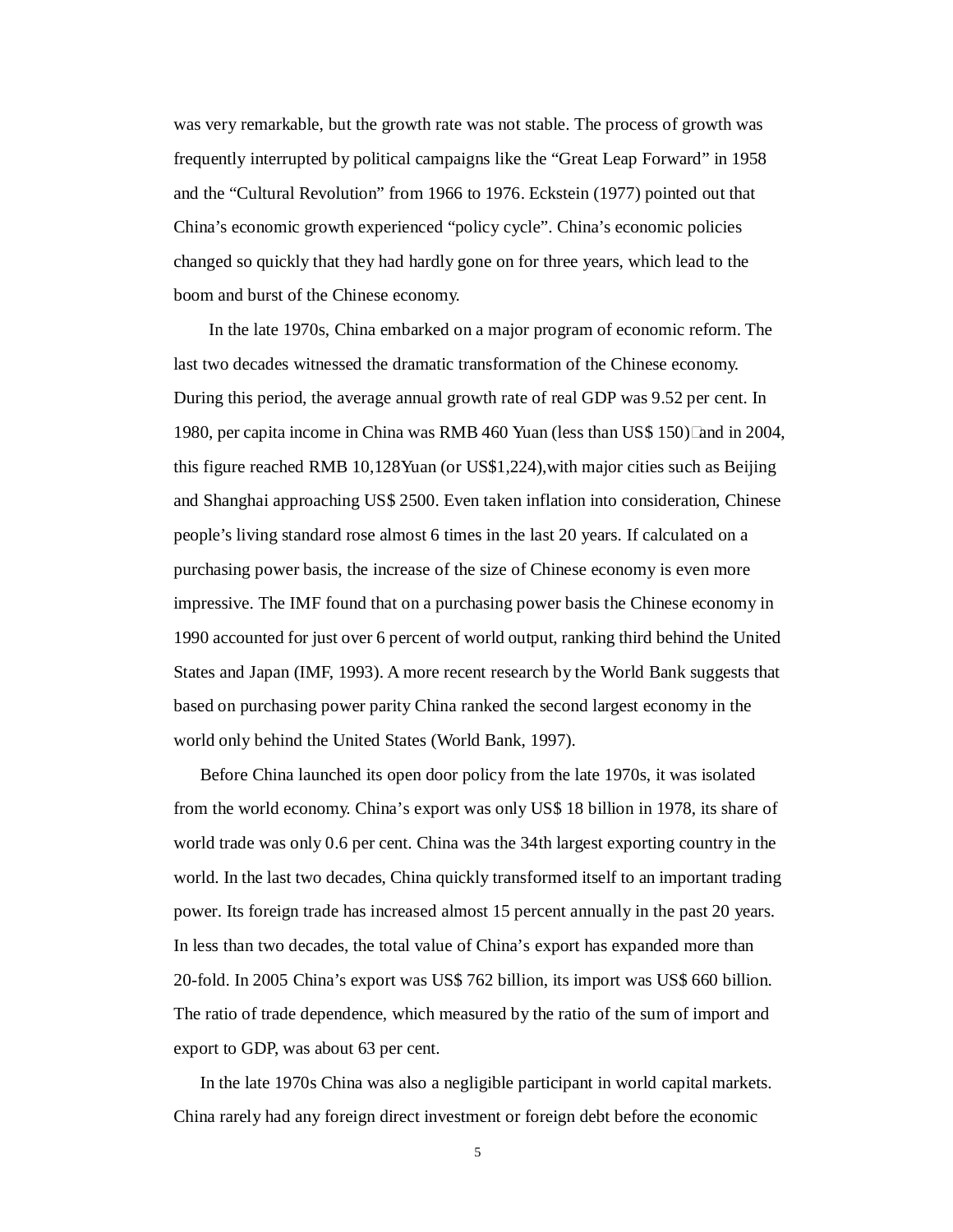reform. This situation did not change much in early 1980s. Total foreign investment from 1979 to 1982 was less than \$12.5 billion, an average of about \$3 billion per year. In early 1990s, China launched a new round of reforms and adopted more open foreign-investment policies. After that China experienced a dramatic increasing of the FDI. Attracted by high expected returns and tax exemptions, FDI inflow increased by almost 50 percent annually from 1992 to 1996. The trend has continued even after the Asian Financial Crisis. From 1993 China began to attract far more foreign direct investment than any other developing country. In 2005, the FDI flowing to China was \$ 72.4 billion, following the United Kingdom and United States (Ministry of Commerce, 2006).

From other indicators, the change of China is also very impressive. Life expectancy at birth from 1960 to 1965 was 36.3, the lowest in East Asia. During the past thirty years this figure increased continuously and more than doubled. In the year 2005, life expectancy at birth was 70 for male and 74 for female (WHO,2006). Around 80% of China's population was illiterate before 1949. By the mid-1990s, China had achieved virtually universal enrollment in primary education (Wang and Yao, 2001).

The widening income disparity in China has caught much attention recently. According to Chinese official statistics, the Gini coefficient of China rose from a low level of 0.33 in 1980, to 0.40 in 1994, and to 0.45 in 2002(UNDP,2005). China's current income gap has surpassed those in India and Ethiopia and is now among those countries with the most unequal distribution in the world. The deteriorating trend for China's income distribution is the result of the urban-rural gap and the regional disparity. The income gap between the rural and urban area decreased at the beginning of economic reform owing to substantial growth of rural household income. However, since the mid 1980s, the rural-urban gap has been widened. The ratio of urban income over rural income rose up from 1.71 in 1984 to 3.23 in 2003. The uneven regional income gap between the coastal area and the inland area was expanding in recent years.

Table 2 Regional disparity: per capita Disposable income of urban household (Yuan)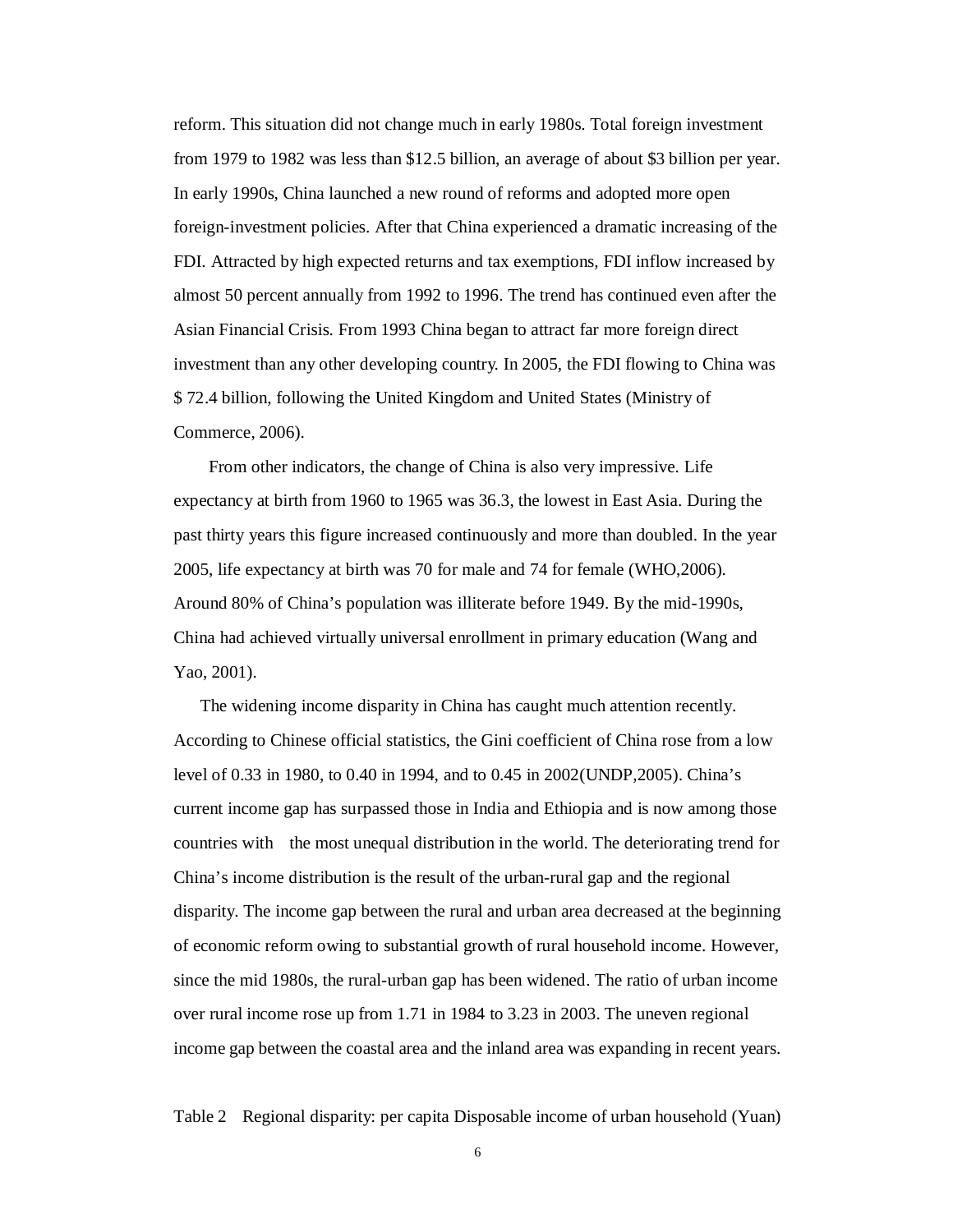| Region         | 1981 | 1989 | 1993 | 1996 | 1998 | 2001 | 2004 |
|----------------|------|------|------|------|------|------|------|
| Average        | 458  | 1261 | 2337 | 4377 | 5425 | 6860 | 9422 |
| East region    | 476  | 1441 | 3140 | 5371 | 6574 | 8887 | 1190 |
|                |      |      |      |      |      |      |      |
| Central region | 397  | 1084 | 2118 | 3576 | 4492 | 5745 | 7886 |
| Western region | 468  | 1200 | 2287 | 3733 | 4665 | 6171 | 7996 |

Source: China statistics yearbook, 2005.

Table 3 Regional disparity: per capita net income of rural household (Yuan)

| Region      | 1978  | 1985  | 1992   | 1995   | 1998   | 2001   | 2004   |
|-------------|-------|-------|--------|--------|--------|--------|--------|
| Average     | 133.6 | 397.6 | 784.0  | 1577.7 | 2162.0 | 2336.4 | 2936.4 |
| East region | 164.1 | 513.0 | 1156.1 | 2346.1 | 3154.3 | 3832.1 | 4739.2 |
| Central     | 131.5 | 380.3 | 711.7  | 1422.3 | 2054.3 | 2177.1 | 2770.3 |
| region      |       |       |        |        |        |        |        |
| Western     | 120.0 | 322.6 | 619.0  | 1051.6 | 1476.4 | 1692.7 | 22913  |
| region      |       |       |        |        |        |        |        |

Source: China statistics yearbook, 2005.

#### **III The political economy of the 1978 reform**

What was the impetus of the market oriented reform in China? Many papers hold that the inefficiency of the planned economy made it unsustainable. However, this theory can not explain the timing of the reform. In our paper (Zhang and He, 1998), we argued that the fiscal pressure faced by the government triggered market-oriented reform.

The relation between fiscal deficit and institutional change originated from Schumpter (1918). He pointed out that "the method of studying fiscal conditions is especially useful to analyze the turning point of social development". A first glimpse may led people to doubt whether this *Schumpter's Law* can apply to China's case. From table 5 we can see in the late 1970s, only 1974, 1975, 1976 of that eight years had deficit. The deficit in 1976 was the largest, but accounted only for 3.81 per cent of total government revenue and 1.01 percent of GDP.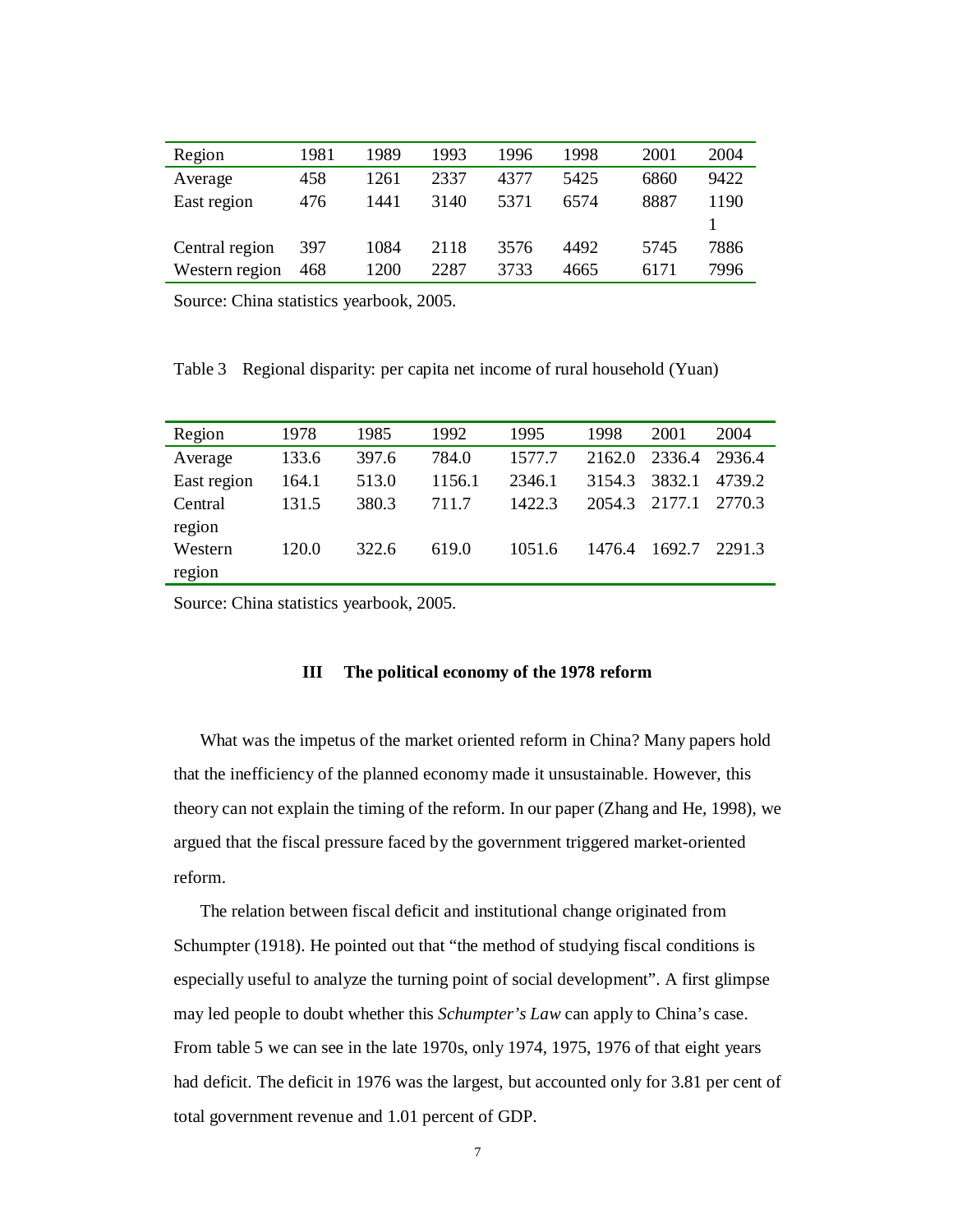However, as we have pointed out, in the planned economy, since the government controlled the allocation of capital, the financial account automatically balanced. The official figure of government budget hind the real cost of the planned economy. In order to maintain their legitimacy, political leaders have to maintain high economic growth as well as achieve the goal of full employment. In the eve of economic reform, these two goals became more and more difficult and even impossible. Without reform, a fiscal crisis as well as legitimacy crisis will come in no time.

|      | Total     | Total       | Balance  | Deficit/revenue Deficit/GDP |         |
|------|-----------|-------------|----------|-----------------------------|---------|
|      | govenment | government  |          |                             |         |
|      | revenue   | expenditure |          |                             |         |
| 1971 | 744.73    | 732.17      | 12.56    | 1.69                        | 0.52    |
| 1972 | 766.56    | 765.86      | 0.7      | 0.09                        | 0.03    |
| 1973 | 809.67    | 808.78      | 0.89     | 0.11                        | 0.03    |
| 1974 | 783.14    | 790.25      | $-7.11$  | $-0.91$                     | $-0.26$ |
| 1975 | 815.61    | 820.88      | $-5.27$  | $-0.65$                     | $-0.18$ |
| 1976 | 776.58    | 806.20      | $-29.62$ | $-3.81$                     | $-1.01$ |
| 1977 | 874.46    | 843.53      | 30.93    | 3.54                        | 0.97    |
| 1978 | 1132.26   | 1122.09     | 10.17    | 0.90                        | 0.28    |

Table 5 Fiscal deficits in the late 1970s

Note: the unit of revenue and expenditure is 100 million Yuan Source: China Statistical Yearbook, 2000.

First, in the late 1970s, the capital-output ratio increased sharply, which means the government has to inject more and more money to the state-owned sector in order to sustain the previous growth rate. This induced financial pressure on the government and gradually the growth rate declined and so did people's living standard. Thus the source for government revenue shrunk and the discontentment of the people accumulated.

Second, in the planned economy, with the growth of population and the increase of labor supply, the government found it more and more difficult to provide job for everyone. Because of the budget constrain, only a small proportion of whole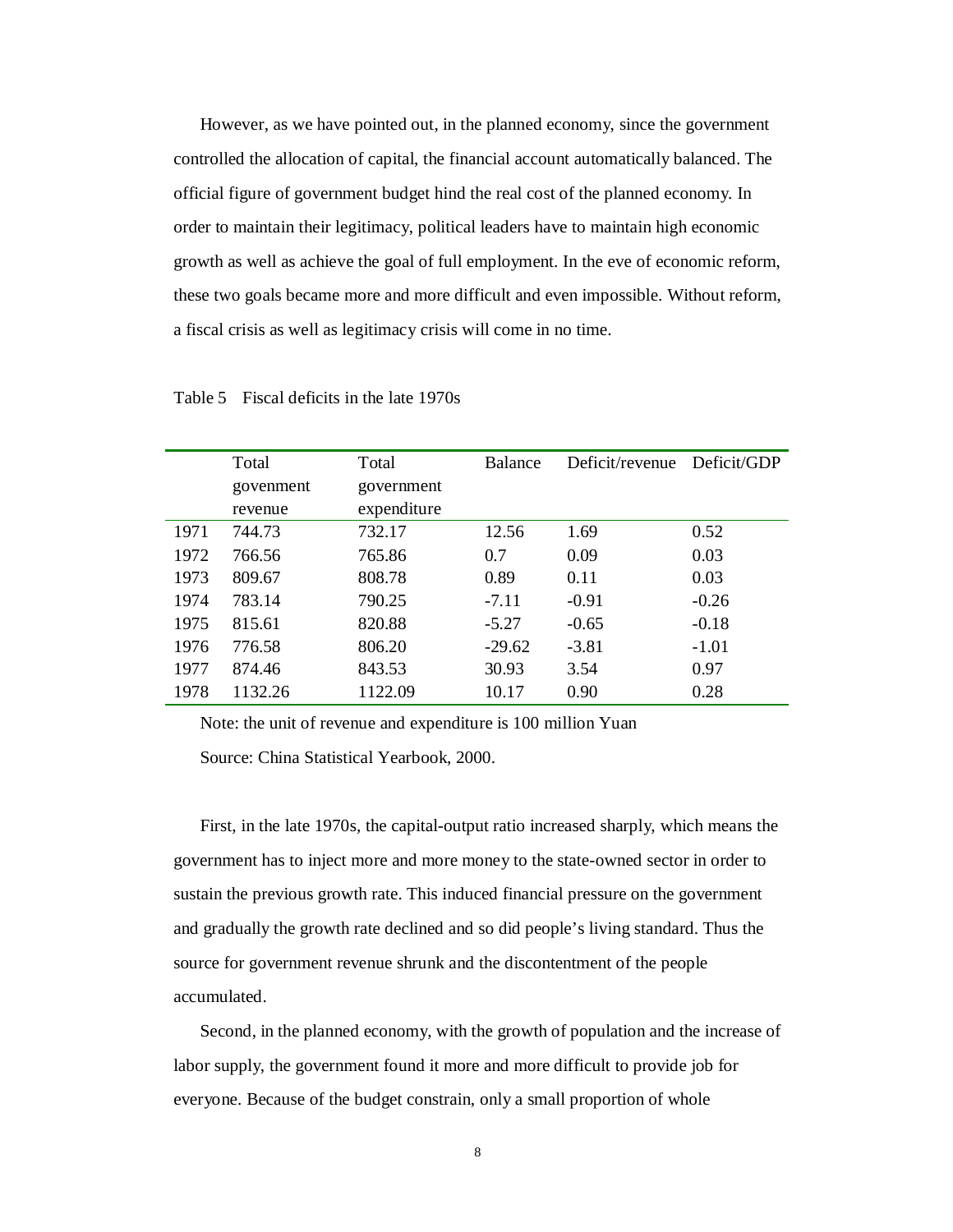population can obtain the welfare and other amenities. The fixed number of job position and the growing number of new labors including the younger generation in cities was in sharp contradiction. Many college student and high school student fell into the force of unemployment the same day as they graduated. The last resort of the government was to send tens of millions of young students ( "Zhishiqingnian", which means educated young people) to the countryside. From 1962 to 1978, 17 million young students whose families were in cities had to leave their parents and were sent to Dongbei, Neimeng, Yunnan and other remote rural areas, while almost all students whose families were in the rural area had to go back (Liu, 1998). In 1978 this policy was finally adjusted, millions of young people came back to cities and cheered the family reunion. This policy highly increased the legitimacy of the new government led by Deng Xiaoping and his comrades. But the result is that the government then faced a serious fiscal problem. If the government still provided jobs for every unemployed "zhishiqingnian" by government budget, the total expenditure would be about 4-5 times of the annual government revenue (He, 1998).

The reform started from the late 1970s and adopted a gradualist approach. More autonomy was given to enterprises, individuals and local governments to improve their incentives. The government withdrew from direct intervention mainly to get rid of the heavy fiscal burden. Household responsibility system was introduced in the rural area. After paying contributions to the government, peasants can have residual claims. In 1978 when a rare drought hit Anhui province, several villages adopted the household responsibility system secretly. The government chose to endorse this grass root reform for fear that without giving autonomy to the peasants, another famine may come and shake the legitimacy of the government. Household responsibility system got spread quickly and within 5 years and in 1983 covered 93 per cent of the rural villages. The impact was almost immediate: Agricultural productivity increased substantially and so did rural people's income. As Chinese economist Wu Jinglian pointed out: "The emphasis of economic reform had been put on the state-owned industry for the on forth century from 1950s to 1980s, but no breakthrough it was only after the wide implementation of household responsibility system that reform showed a promising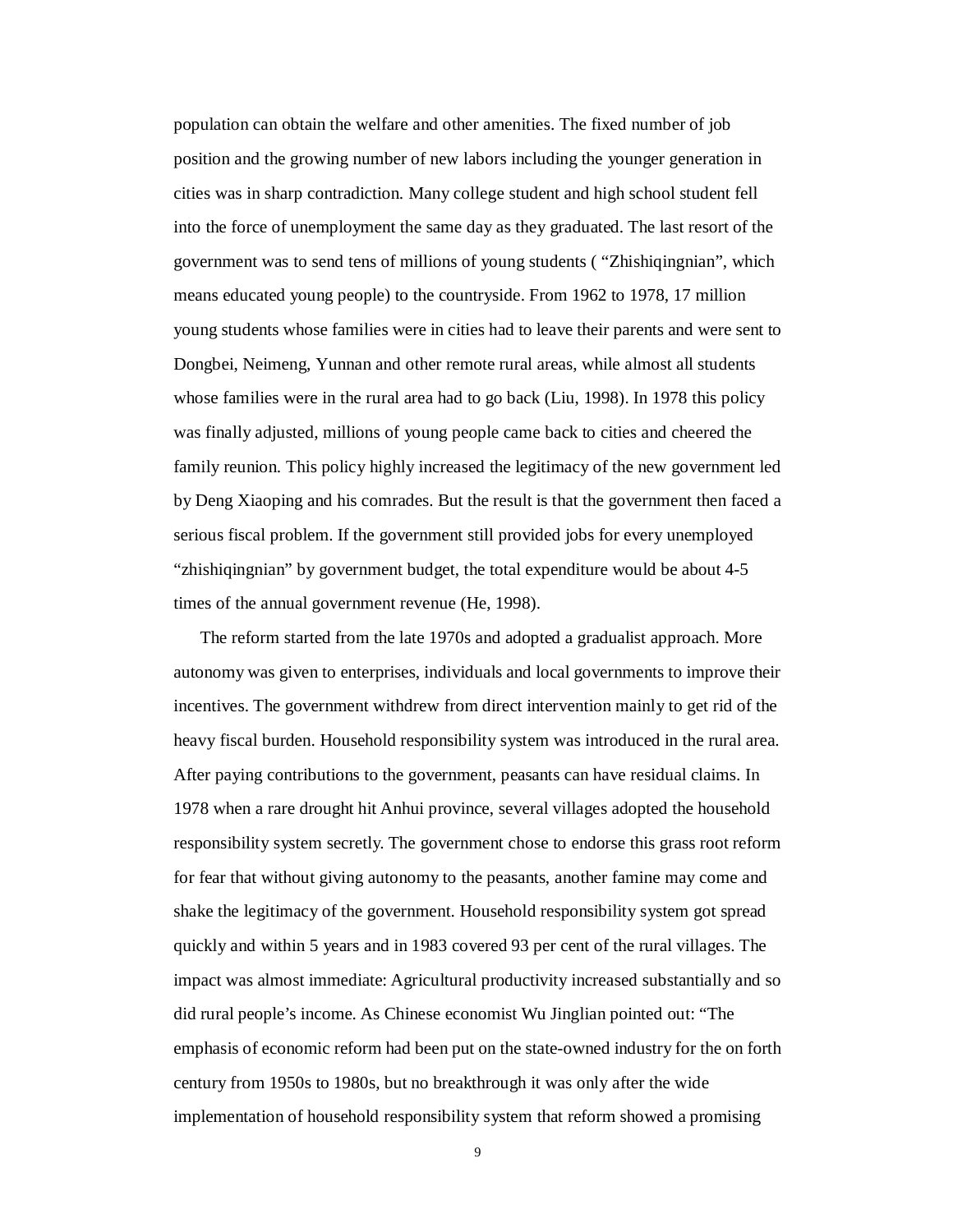future." (Wu, 1999)

Efficiency improvement in agriculture created grain surplus and extra labor. With the rise of income level and demand for goods, Town and Village enterprises (TVEs) mushroomed and became a driving force for China's growth. There is an on-going debate about whether China's rapid growth during the reform period is mainly driven by productivity or factor accumulation. Chow (1993) concludes that from 1952 to 1980 capital formation played a principle role in China's economic growth while there was nearly no technological progress. For the reform period since 1978, Borensztein and Ostry (1996) find that the growth rate of total factor productivity (TFP) rose to an average 3.8 percent per year and accounted for more than one-third of the total increase in output. Non state sector including TVEs and later the joint ventures has been growing rapidly and attracting more and more labor. This labor mobility has proven to be one of the most important sources of productivity gains. During this process, non state sectors also alleviated the unemployment pressure.

The reform in the early stage was Pareto-improving. Vested interested groups did not lose their privilege while at the same time, the rest of people bettered off. In 1980s the Chinese government tried to copy the success of rural reform and introduced a similar contract responsibility system in SOEs. However, the situation in SOEs was quite different. Like what happened in other transitional economies, "insider control", which is the coalition between managers and workers, was rampant in SOEs. Salary and bonus increased very fast at the price of the falling of profits. SOEs provided larger housing, more job provision and other welfares.

#### **V The triangle among SOEs, SOBs and the government**

A natural result of the gradualist approach is that the distribution of the national income became tilted to individuals rather than the government. As a result, the share of government revenue in GDP dropped sharply from 31.2 percent to 22.4 percent in 1985 and 10.8 percent in 1996.

As its fiscal capacity declined, the government begun to shift the burden of raising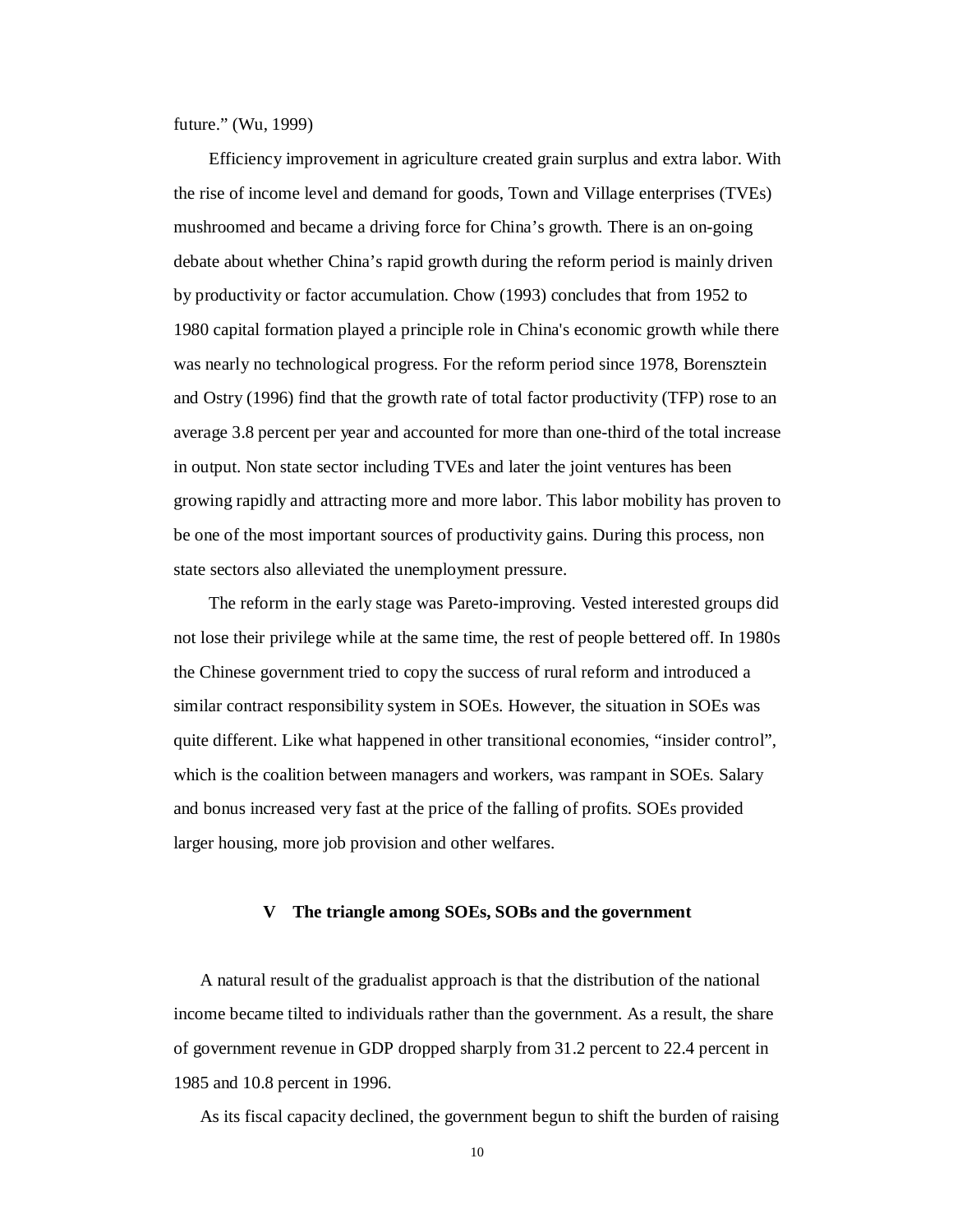funds to support SOEs to state-owned banks. Government intervention of economic activities was still pervasive, although less obvious. In 1984, PBC transferred its commercial banking function to the newly founded four specialized banks and assume the role of central bank. The monobank system now evolved into a two-tier system. The reform of "loan for grant" started from 1983. From then on SOEs turned to the state-owned banks for their funding. The debt ratio of SOEs increased substantially and in the 1990s this ratio was still above 80 percent.

Fiscal weakness and lack of modern social safety network made government has to count on SOEs to protect employment and provide social welfares. This approach scarified economic efficiency but could avoid social turmoil associated with "shock therapy". SOEs were more like communities than profit maximizing units. Most SOEs have their own kindergartens, schools, and hospitals. The heavy social burden greatly hurt the competitiveness of the SOEs and eroded their profitability, which in turn resulted in the accumulation of NPL in China's banking sector. Government interventions also make it more difficult to evaluate the performance of the banks. The bank managers can easily shift their responsibility of bad loans to government since it is difficult or even impossible to distinguish the commercial losses and the intervention-induced losses.

At the first stage of China's reform, the triangle relationship between the government budget, SOEs and state-owned banks seemed very stable. Because of the high economic growth and the Pareto improvement nature of the reform, disposable income of household increased dramatically. Most of their money went to the state-owned banks because people did not have other alternatives to invest. More than 60 percent of the individual financial assets are in the form of bank deposits. The state-owned banks successfully collected money from households, and then the government can conveniently utilize sate-owned banks to transfer private savings to SOEs.

Local government reinforced the "iron triangle" between the government budget, SOEs, and state-owned banks. Not like other planned economies, most of Chinese enterprises are of small and medium size and local governments own most of the SOEs.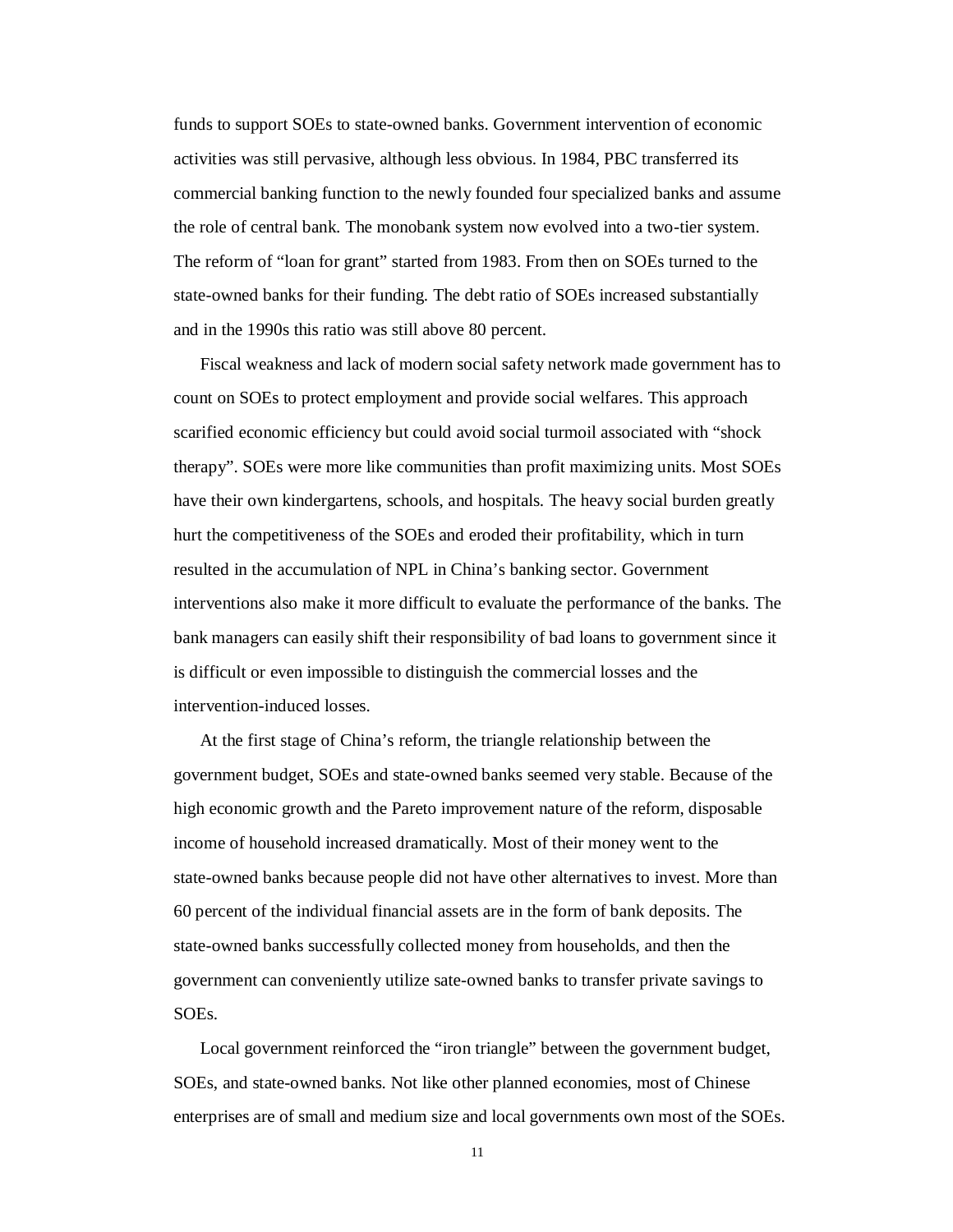Local governments have even stronger incentive to protect local enterprises. For a long time, the branches of the state-owned banks are in parallel with the administration hierarchy. State-owned banks set their branches and affiliates in every province, every city. Because they were so closely related to local politics, branch managers often found themselves in a very difficult situation if they wanted to cut the loans to ailing SOEs. These branch managers faced with asymmetric incentive: if they agreed to gave loans to the SOEs but it turned out to be bad loans, they can use government intervention as escape goat; if they extend loans at the will of the local officers, they can improve the relationship with the local government and get rents. Thus it not surprise to see that branch managers always have an impulsion to maximize their lending and then forced the central bank to issue more money to finance their lending losses. This resulted in the inflation pressure and to a large extend decided the boom-burst cycle in the socialist economic system.

Soft budget constrain facing by SOEs and the moral hazard problem resulting from government intervention makes a large proportion of loans extended to SOEs unrecoverable. Yet the funding keeps flowing into the state-owned sector. On the other hand, the vigorous and competitive non state-owned economy already accounted for 75 percent of total output and more than 50 percent of employment in urban areas, but they cannot get sufficient financial support from the state-owned banks.

We sketched the complexity and the interconnectedness of reforms in SOEs, and in financial and fiscal areas. From the above discussion we can see that the banks' problem is actually the problem of the ailing SOEs, and SOEs' problem is actually the problem of an ill-functioning public finance system. Fiscal weakness is Chinese economy's Achilles Heel. How to solve the problem? The answer lies partly in strengthening fiscal revenue and domestic capital markets and partly in developing as quickly as possible a modern and social security system.

#### **VI The central-local relationship**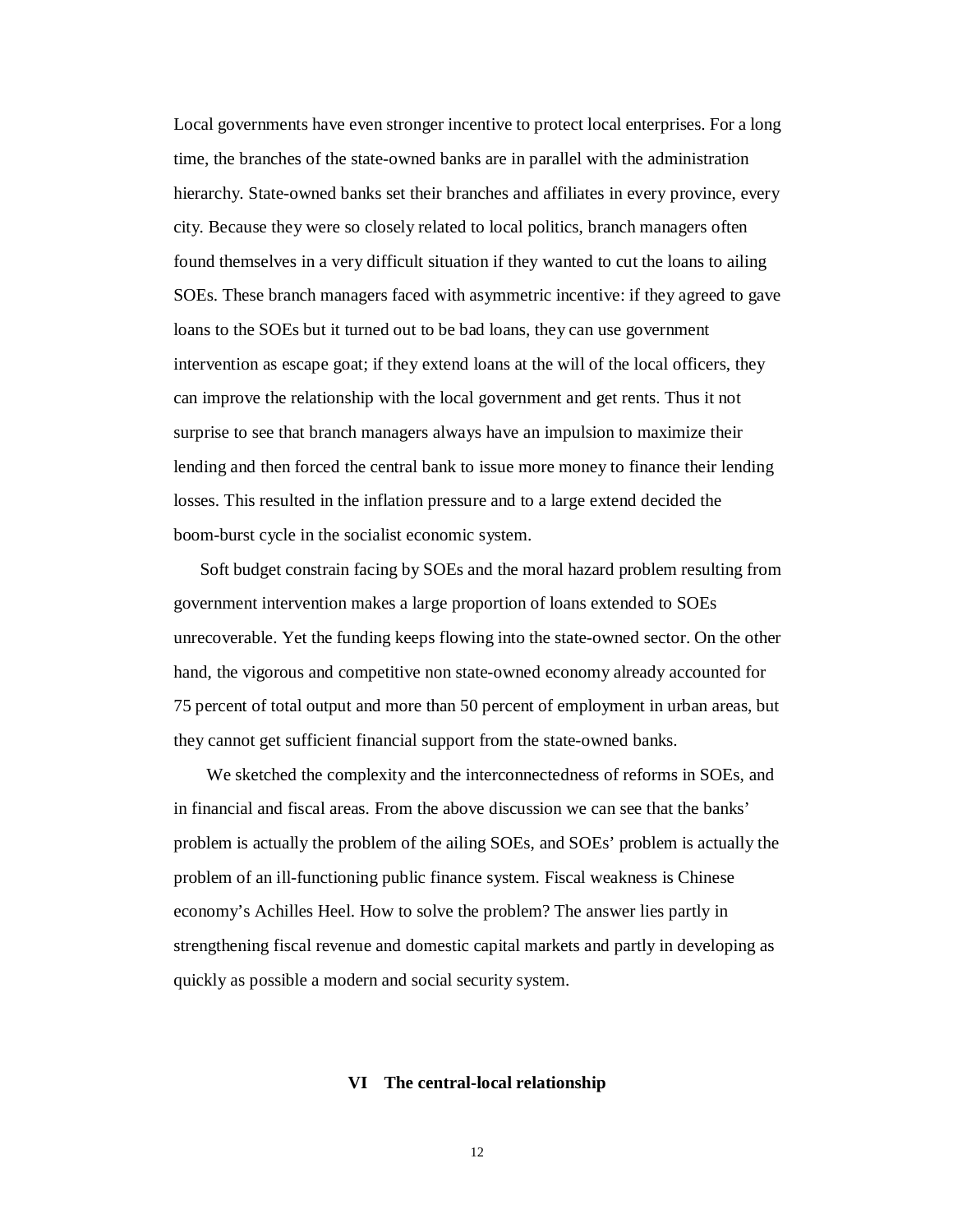One critical components of China's economic transition is decentralization. More autonomies were given to local governments and enterprises. Generally speaking, decentralization helps to encourage local reform experiments and also give local officials strong incentives to stimulate economic growth. But at the same time, decentralization also revealed and even deteriorated some of the deep-rooted problems in China's economic and political system: local protectionism, rampant corruption, increased inequality, etc.

It should be noticed that even before China's market-oriented reform, the economic structure in China is quite diversified. China never achieved a highly specialized and nationwide planned economy as that of the Soviet Union. China's economy consisted of parallel, to a great extent self-sufficient provincial economies. Using the vocabulary of Chandler (1962) and Williamson (1975), Qian and Xu (1993) compare the Chinese economy to a multi-divisional (M-form) and the Soviet Union to a unitary (U-form) organization.

During the traditional planned economy, all revenues accrued to the central government and all expenditures were also budgeted by the central government. Local governments were responsible for collecting taxes but they have to remit most of their collection to the central and wait for the central to assign expenditures to them. As the agency of the central government, local governments did not have much discretion on their spending. Most of the fiscal revenue came from the profits of the state-owned enterprises. Thus the tax administration system was quite simple and crude. There were relatively few taxpayers (SOEs) and the account of SOEs were easy to monitor since the government already controlled the price and production plan.

The fiscal pressure at the end 1970s led to a series of major reform endeavors which shaped China's central-local relations. Contractual revenue sharing system was introduced in early 1980s. Central and local governments were asked to "eat in separate kitchens" (fen-zao-chi-fan), which means the central and local governments now had their separate revenues. The central government negotiated with each provinces regarding the contractual terms of shared revenues. But these contracts highly reflected the bargaining power of each province against the central and led to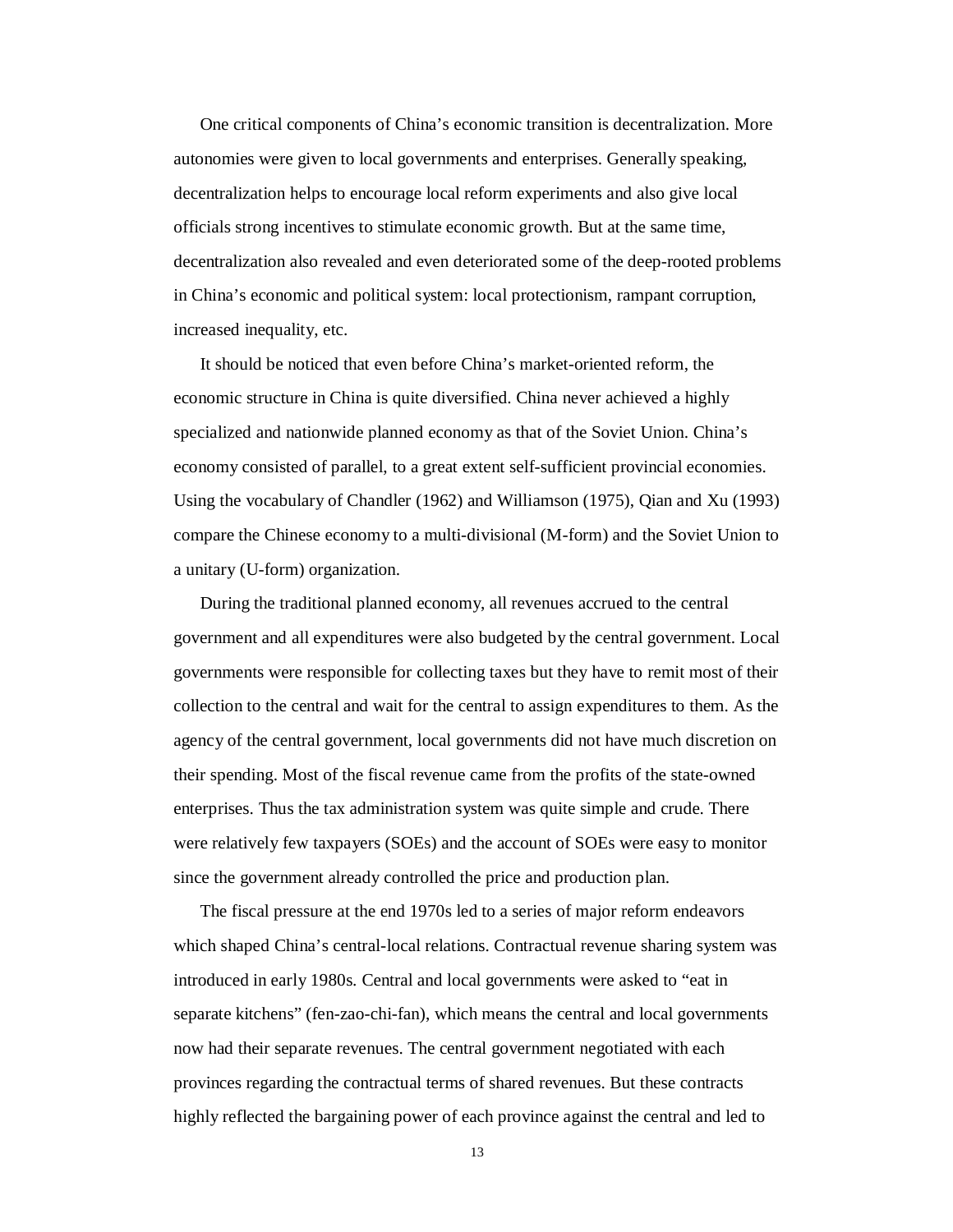widening disparities among different provinces. Although the central revised these contracts several times attempting to change the situation, the central-local government relationship remained uncoordinated and changeable  $\square$ 

Although the revenue-sharing system provided a strong incentive for the local governments to promote economic growth, it also encouraged them to minimize the amounts of revenues remitted to the central. Local governments tried to transfer more revenues to their own pockets and as a result, extra-budgetary and off-budget funds expanded. A major source of off-budget funds for the local governments is profits from local enterprises. Thus local governments then were motivated to control local private enterprises in order to secure their own revenue streams.

As a result, the central government's share of total budgetary revenue declined from 51% in 1979 to 28% in 1993, while the ratio of total (local and central) budgetary revenue-to-GDP decreased from 29% to 13% (Ma and Norregaard 1998). A climate of distrust surrounded intergovernmental fiscal relations. The central government blamed the local for the continuing fiscal decline and the local saw the repeated changes in revenue sharing rules as a lack of credibility of the central government. The deteriorating and chaos fiscal position in the early 1990s led the central government to launch a radical reform in 1994. Revenue sharing system was replaced by a tax share system which redefined the assignment of revenue between the central and the local.  $1$ 

The purposes of the 1994 fiscal reform were not only to provide sufficient revenue for government, especially the central government, but also to redesign the tax

 $1$  Central taxes include customs duties, the consumption tax, VAT revenues collected by customs, income taxes from central enterprises, banks and nonbank financial intermediaries; the remitted profits, income taxes, business taxes, and urban construction and maintenance taxes of the railroad, bank headquarters and insurance companies; and resource taxes on offshore oil extraction. Local taxes consist of business taxes (excluding those named above as central fixed incomes), income taxes and profit remittances of local enterprises, urban land use taxes, personal income taxes, the fixed asset investment orientation tax, urban construction and maintenance tax, real estate taxes, vehicle utilization tax, the stamp tax, animal slaughter tax, agricultural taxes, title tax, capital gains tax on land, state land sales revenues, resource taxes derived from land-based resources, and the securities trading tax. Only the VAT is shared, at the fixed rate of 75 percent for the central and 25 percent for the local (Wong, 2000). central government, and 25 percent for local governments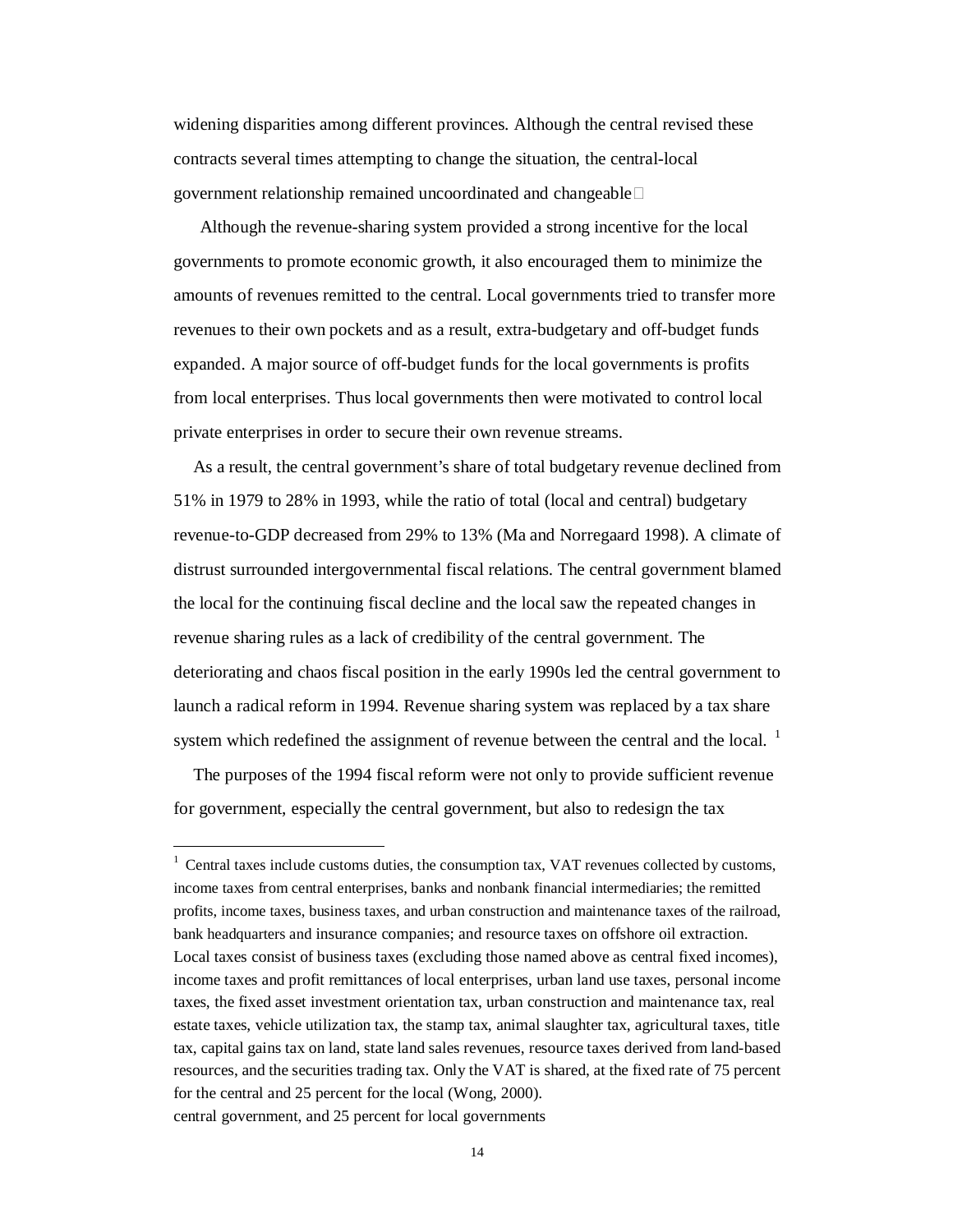structure and eliminate its distortions. From 1996, the revenue- GDP ratio started to increase. In 1996 it was 10.9 per cent and in 2004 it reached 19.3 per cent. The share of the central government in the total revenue increased substantially from 22 per cent in 1993 to 55.7 per cent in 1994. Since then the share of the central in the total revenue declined slightly in the late 1990s but increased again from 1998. In 2004 this figure was 54.9 per cent (see table 6). While more revenue went to the central government, the transfer payment from the central to local remains grossly under-funded.

The issue of extra-budgetary and off budget financing of local government appeared to have worsened after the reform. The 1994 fiscal reform only stressed the reassignment of revenue, but the expenditure assignments were left untouched. Local governments are responsible for the financing of social safety networks and minimum income support, as well as building new infrastructures and providing urban utilities. Local governments faced more intensive pressures to collect enough revenue. As a result, they have to rely on extra-budgetary and off budget financing. A usual practice was to establish government owned companies and use these companies to borrow money from banks. In recent years local governments became more and more enthusiasm on land sale because this becomes the major source for the local governments to increase their revenues. In 2003, 42.5 per cent of the local government revenue was off budget, and the share of off budget expenditure to total local expenditure was only 22.2 per cent. This implies that some of the off budget revenue was actually used to finance the basic service expenditure since the local government can not levy enough tax to cover these items (Hussin, 2006).

| year | Revenue | expenditure |
|------|---------|-------------|
| 1978 | 15.5    | 47.4        |
| 1979 | 20.2    | 51.1        |
| 1980 | 24.5    | 54.3        |
| 1981 | 26.5    | 55.0        |
| 1982 | 28.6    | 53.0        |
| 1983 | 35.8    | 53.9        |

Table 6 share of the central in total revenue and expenditure (%)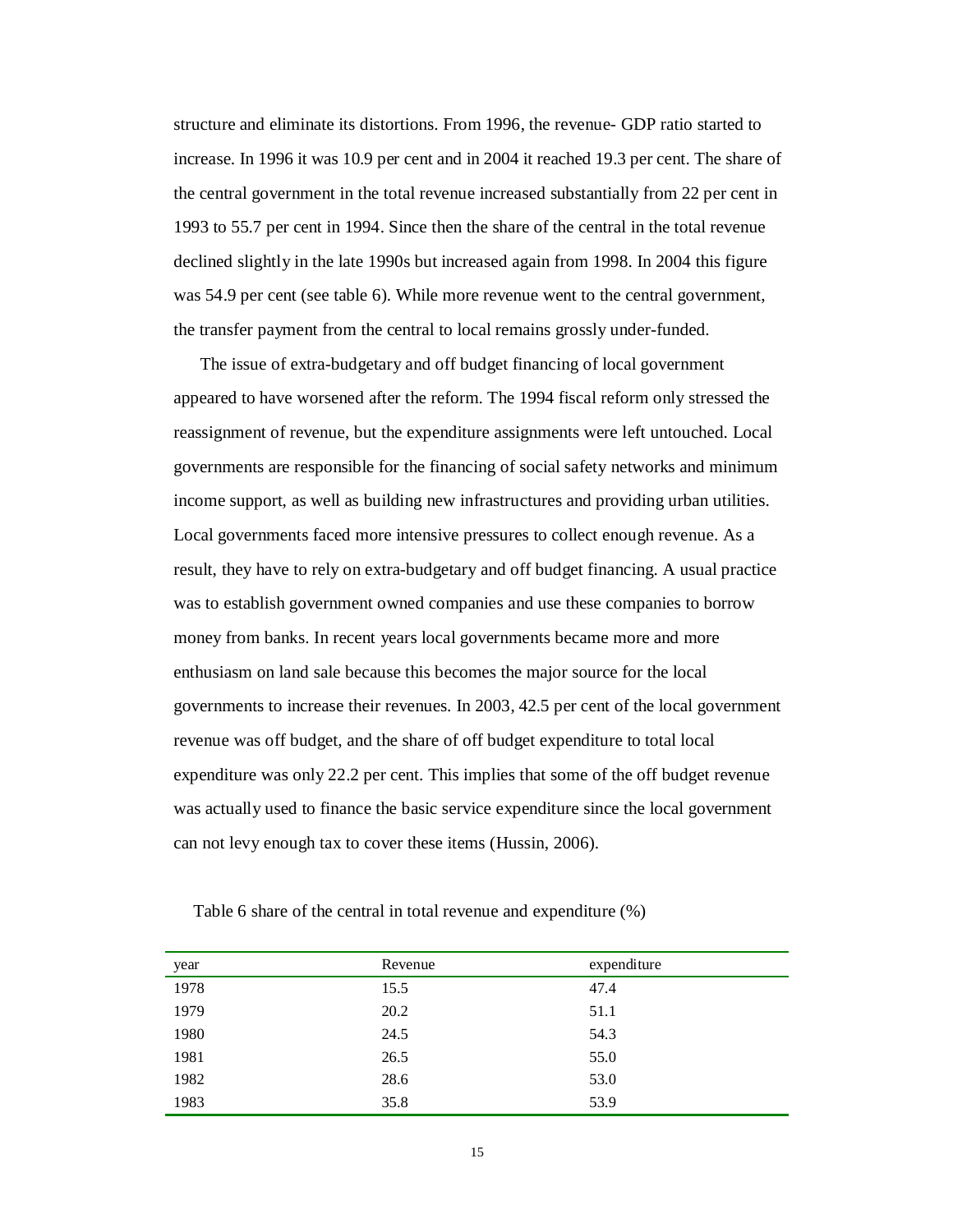| 1984 | 40.5 | 52.5 |
|------|------|------|
| 1985 | 38.4 | 39.7 |
| 1986 | 36.7 | 37.9 |
| 1987 | 33.7 | 37.4 |
| 1988 | 32.9 | 33.9 |
|      |      |      |
| 1989 | 30.9 | 31.5 |
| 1990 | 33.8 | 32.6 |
| 1991 | 29.8 | 32.2 |
| 1992 | 28.1 | 31.3 |
| 1993 | 22.0 | 28.3 |
| 1994 | 55.4 | 30.3 |
| 1995 | 52.2 | 29.2 |
| 1996 | 49.4 | 27.1 |
| 1997 | 48.9 | 27.4 |
| 1998 | 49.5 | 28.9 |
| 1999 | 51.1 | 31.5 |
| 2000 | 52.2 | 34.7 |
| 2001 | 52.4 | 30.5 |
| 2002 | 55.0 | 30.7 |
| 2003 | 54.6 | 30.1 |
| 2004 | 54.9 | 27.7 |

Source: http;//stats.gov.cn

The behaviors of the central and local government can largely be explained by the fiscal constrains they are facing. With deteriorating fiscal situation, each level of government try to shake off the tedious fiscal burden to lower level government and to guarantee enough revenue for itself. The responsibility of providing public goods was gradually shifted to the lowest level of government, the county and village governments. County and village level government now cover 70 per cent of the expenditure on rural education and 55-60 per cent of the expenditure on rural public health service. The fierce competition among local government to attract foreign investments, their unbound avarice to grab land from farmers, their haste to sell SOEs, can all be attributed partly to the mismatch between revenues and expenditure responsibilities for the local governments.

We do not see the so-called pro-market local government has became a check and balance to the central government. It's too simplistic to picture the local governments as reformists while the central are conservatives. The competition among local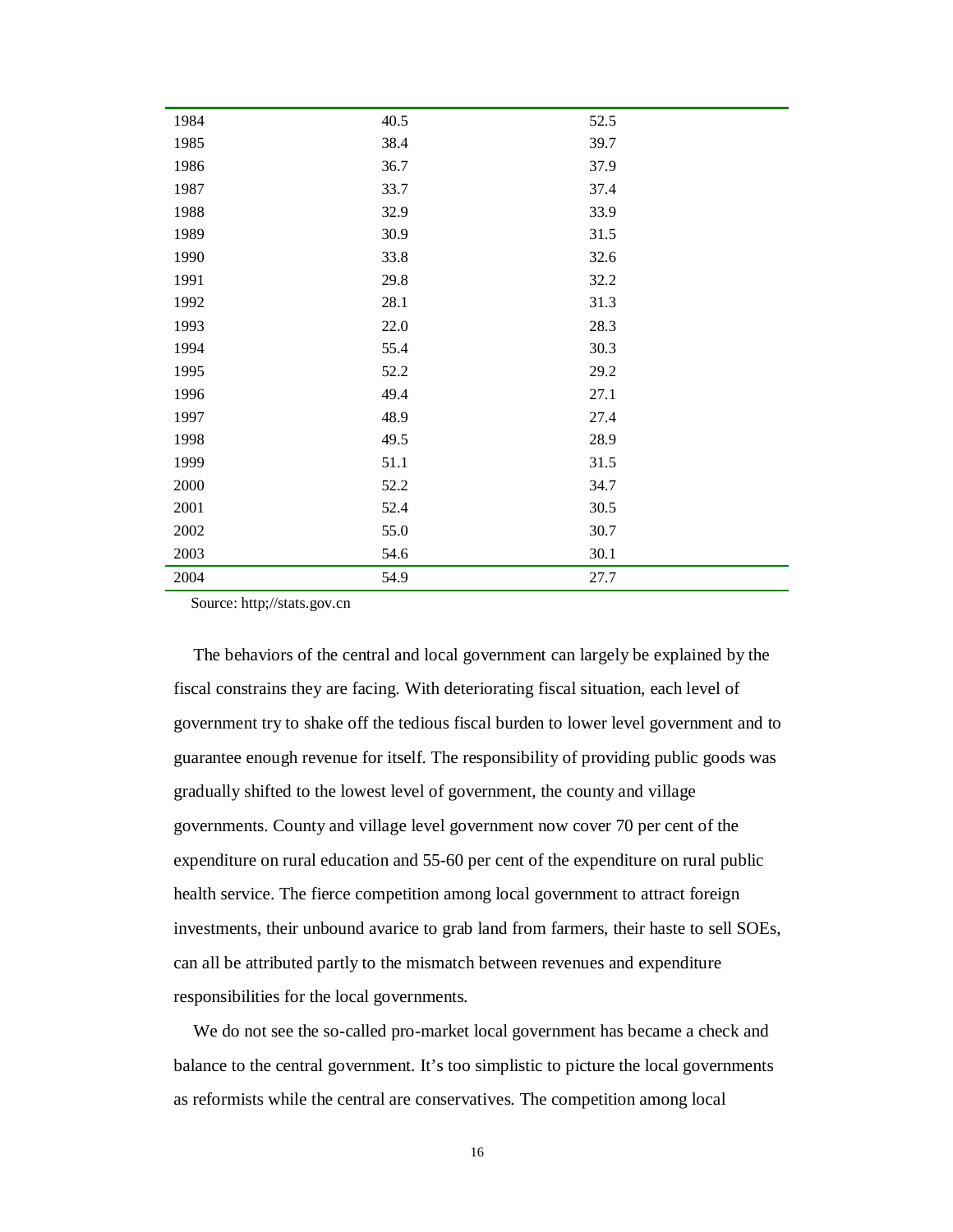governments is actually good news for the central because they can use yardstick competition to evaluate local officials' performance. When there are disobedient in the local, the central did not find difficult to fire those defiant provincial governors and impose its policy $\Box$ as in the case of Beijing governor Chen Xitong and Shanghai governor Chen Liangyu.

#### **Ⅷ Unfinished revolution: Chinese Economy at a turning point**

High economic growth is so important for China that if it drops a little bit to, say, 7 per cent, we will regard that as a recession. Why so? My favorite metaphor is inspired by the Hollywood movie Speed. A terrorist has set a bomb under a bus. If the speed of that bus slows down, the bomb will explode, if the speed is too fast, the bomb will explode too. China is in a similar situation. A lot of problems lay underneath the high growth: increasing inequality, massive pollution, a fragile financial system, emerging issues like energy security and political reform. We cannot stop the bus to dismantle the bomb. We cannot stop economic growth to reform the system. High growth can facilitate economic reform. It's much easier to launch a reform plan when the economy is growing fast. Growth provides more revenue for the economy as a whole and part of the new revenue can be used to compensate the losers and avoid backlashes. Growth also increases the credibility of the government, which is very important for the success of policy. Recession, on the other hand, sends a signal about the incompetence of the government and ignites distrust as well as discontent in society.

It's safe to say that in the near future, China is able to sustain quite robust economic growth. If so, why should we bother to reform the economy? The problem is, China has entered a new era in its development process with a set of challenges largely different from those of the recent past. Some of these challenges have arisen from the very pattern and success of high growth since reforms began. If these challenges cannot be handled properly – and many argue China has left the harder fiscal reforms until last - China will lose its momentum of growth and, worse, the fruit of successful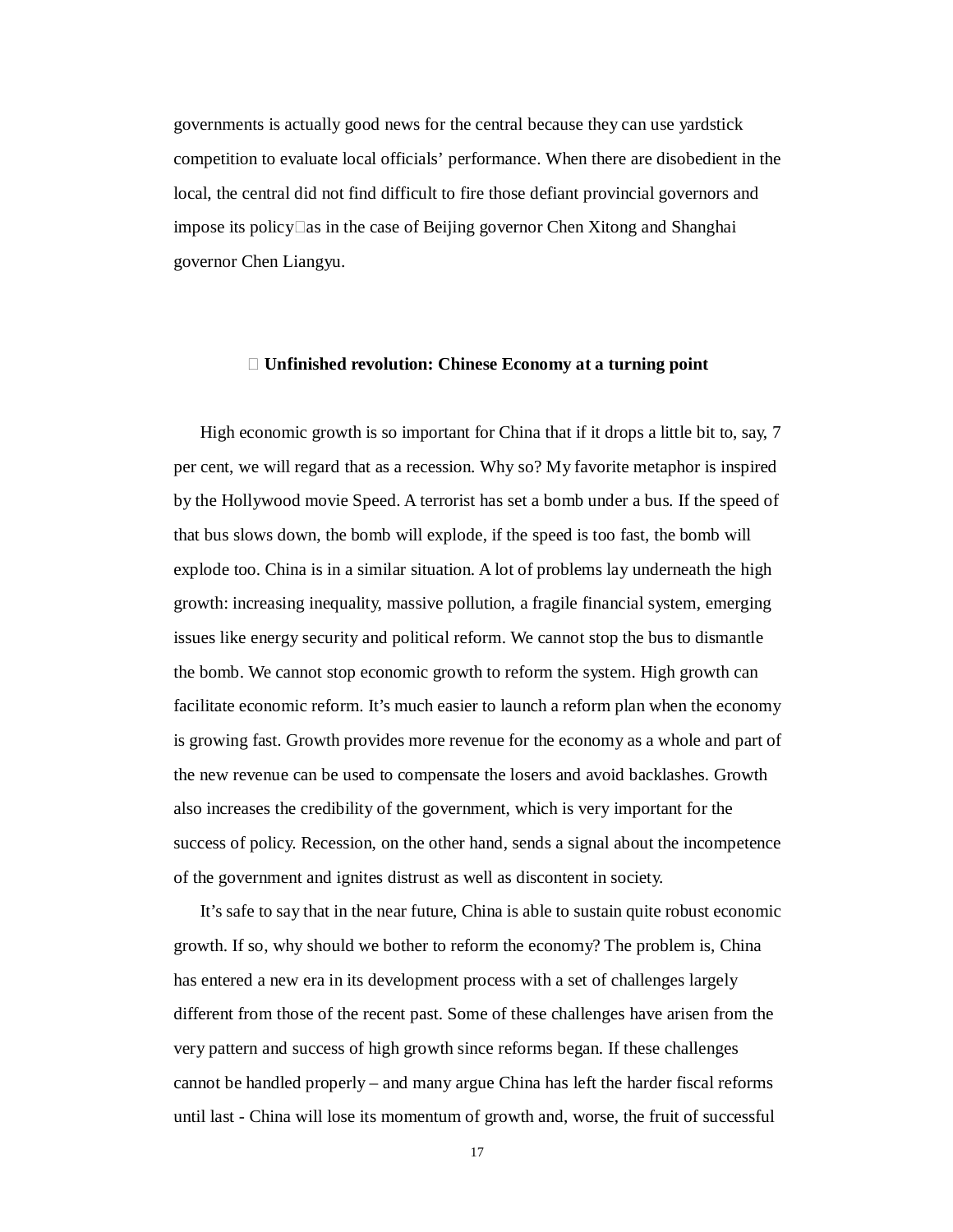reform could be ruined by the resulting widespread discontent and instability.

The major challenge for the Chinese government is how to handle the internal and external imbalance and reorient the growth to a more sustainable path. Savings are high, consumption is low and investment inefficient. Even compared with other East Asian economies, China's savings rate is still extraordinarily high. One reason for this is the precautionary saving habits of the household. The lack of a social safety net and the anxiety brought about by rapid social transformation are factors that cause Chinese people to save more. In most rural areas, for example, there is no medical insurance and or any form of insurance to support the elderly. Another reason for cautious consumption is that though government revenue increased dramatically in the last few years, it has mainly been channeled to investments on infrastructure projects like highways and airports, rather than public expenditures on health, education and other 'public goods'. Without sufficient supply, the prices for those public goods remain high and a once universal welfare system has fallen apart. In recent years, enterprise saving has increased dramatically. Most of the profits went to a handful of large monopolistic SOEs and they kept the profits in their own companies and own sectors. Small and medium sized enterprises, however, always have difficulty getting loans from the banks, needless to say getting listed on the stock markets, so they have to rely on self finance. They are saving their profit for investment.

| Household<br>National<br>year<br>saving rate |      |             | Government  | Share of different sectors in total saving |      |                        |             |  |
|----------------------------------------------|------|-------------|-------------|--------------------------------------------|------|------------------------|-------------|--|
|                                              |      | saving rate | saving rate | household                                  |      | governme Non financial | Financial   |  |
|                                              |      |             |             |                                            | nt   | enterprises            | enterprises |  |
| 1992                                         | 40.3 | 31.1        | 31.0        | 52.3                                       | 14.6 | 30.5                   | 2.5         |  |
| 1993                                         | 41.7 | 29.9        | 32.4        | 46.3                                       | 15.0 | 36.0                   | 2.8         |  |
| 1994                                         | 42.7 | 32.6        | 29.0        | 50.3                                       | 12.2 | 35.4                   | 2.1         |  |
| 1995                                         | 41.6 | 30.0        | 29.6        | 48.2                                       | 11.7 | 38.3                   | 1.8         |  |
| 1996                                         | 40.3 | 30.8        | 31.7        | 52.9                                       | 13.5 | 31.4                   | 2.2         |  |
| 1997                                         | 40.8 | 30.5        | 32.3        | 50.9                                       | 13.8 | 34.3                   | 1.0         |  |
| 1998                                         | 40.0 | 29.9        | 30.0        | 51.0                                       | 13.2 | 34.3                   | 1.5         |  |
| 1999                                         | 38.6 | 27.6        | 31.0        | 48.0                                       | 14.9 | 35.6                   | 1.4         |  |

Table 7 Saving rate and the distribution of saving (%)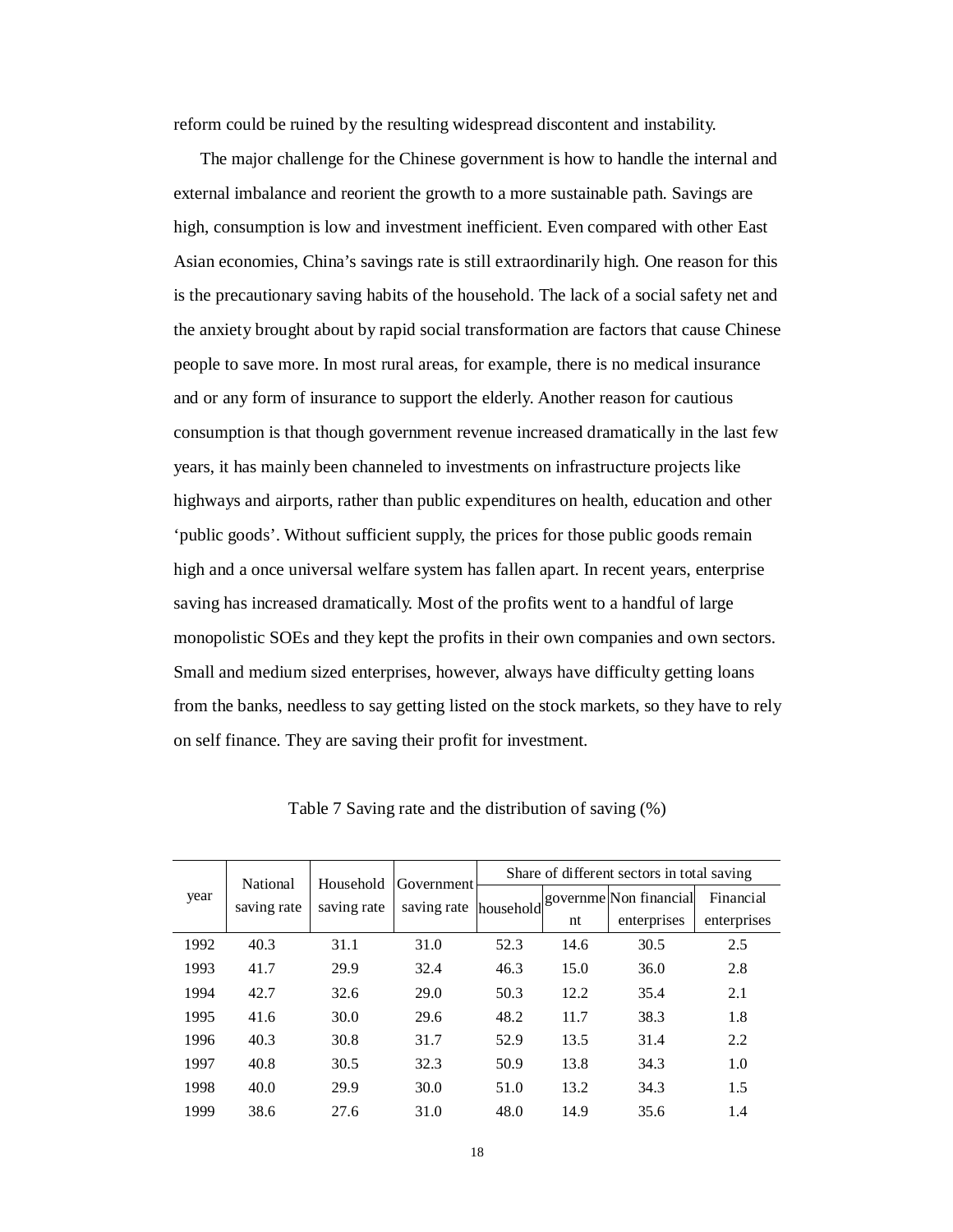| 2000 38.5 25.5 32.5 42.8 16.5 |  |  | 39.1 1.5                               |  |
|-------------------------------|--|--|----------------------------------------|--|
|                               |  |  | 2001 38.9 25.4 35.9 41.6 19.5 38.2 0.8 |  |

Source: China Annual of Statistics, 1999-2004

With domestic saving rising faster than investment, China's trade surplus, which is equivalent to the savings surplus, has increased. Usually, when one country has a trade surplus, it will invest the revenue abroad and thus support a capital account deficit. China, on the contrary, has a 'twin surplus' of both the current account and capital account. This puzzling phenomenon can be partly explained by the 'round tripping' of Chinese capital going abroad and then coming back to China in the form of foreign capital to take advantage of preferential policies. This happens when Chinese citizens register companies off-shore. They re-invest in China and their revenues are judged by some to account for as much as 50 per cent of foreign direct investment. The external imbalance has two results: first, China has accumulated a large amount of foreign exchange reserve (now more than US\$1 trillion). Although a country needs foreign exchange for paying its foreign trade and debts, too much of it becomes a burden. China invests between 70 and 80 per cent of its foreign exchange reserve on US\$ assets, mainly US treasury bonds. The return ratios of US treasury bonds are so low that, taking inflation and operational costs into consideration, China can hardly break even. Further depreciation of the US dollar also exposes China's foreign exchange reserve to more risks. Second, the pressure for RMB ('Renminbi' (RMB) means 'People''s Currency') to appreciate becomes an imperative challenge for the Chinese government. The appreciation of RMB will lead to a decrease of exports and increase of imports, thus directly reducing the trade surplus. But radical appreciation will have a negative impact both on the Chinese economy and the world economy.

On July 21, 2005, the People's Bank of China, the central bank of China, announced its decision to adjust the exchange rate policy. It revalued the exchange rate of RMB against the US\$ by 2 per cent and declared that the exchange rate would be decided by referring to a currency basket. However, 2 per cent is way below the widespread perception in the market of an appreciation of 5-10 per cent. The ambiguity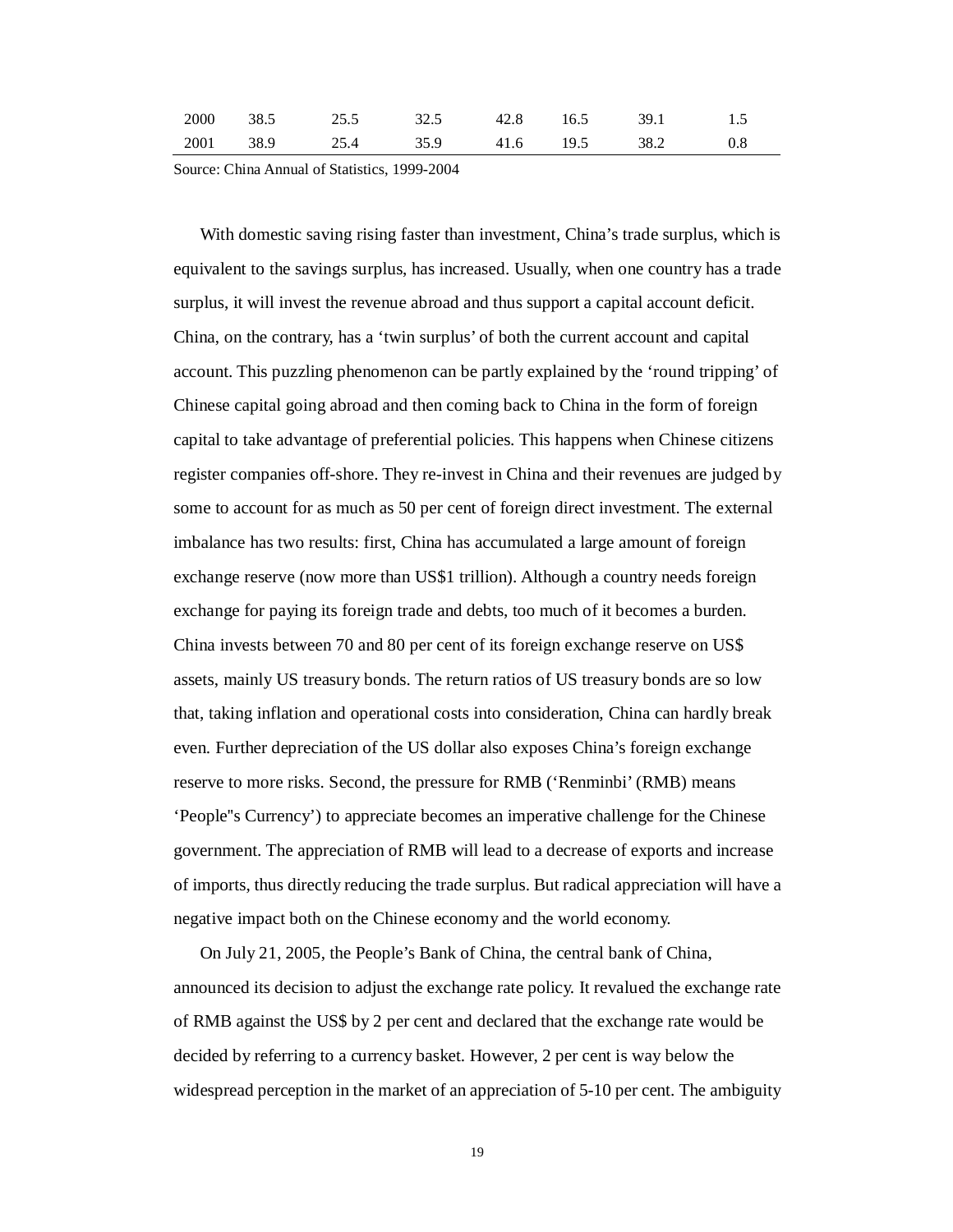of the new regime discourages import and export enterprises because the price and profits are becoming unpredictable. It's important to set the rule clearly and adhere to the new rules. However, simply adjusting the exchange rate is not sufficient to correct the imbalances in the Chinese economy, because China's trade sector does not seem to be very sensitive to the change. Appreciation of the RMB also has an undesirable income-distribution effect because imported agricultural products are cheaper and the market for domestic agricultural products will shrink and in turn lead to a decline of the income of rural farmers.

A more appropriate policy should be the increase of domestic expenditure. An increase in expenditure will lead to an increase in imports, and a decrease in the amount of domestic products available for export, thus achieving a trade balance. An increase of public investment will also reduce the gap between domestic saving and investment, and drag China back to a more balanced path of growth. Compared with other countries and even developing countries with the same income level, China's expenditures on education and public health are way below the average (see table 8).

|               | Education | Public health |
|---------------|-----------|---------------|
| Australia     | 4.8       | 6.4           |
| Japan         | 3.7       | 6.4           |
| Korea         | 4.6       | 2.8           |
| India         | 3.3       | 1.2           |
| <b>Brazil</b> | 4.1       | 3.4           |
| Russia        | 3.7       | 3.3           |
| Indonesia     | 3.3       | 1.2           |
| Thailand      | 4.2       | 2.0           |
| China         | 2.3       | 0.5           |

Table 8 social expenditure of selected countries ( as share of GDP)

Source: UNESCO institute of Statistics (2006) online database of Education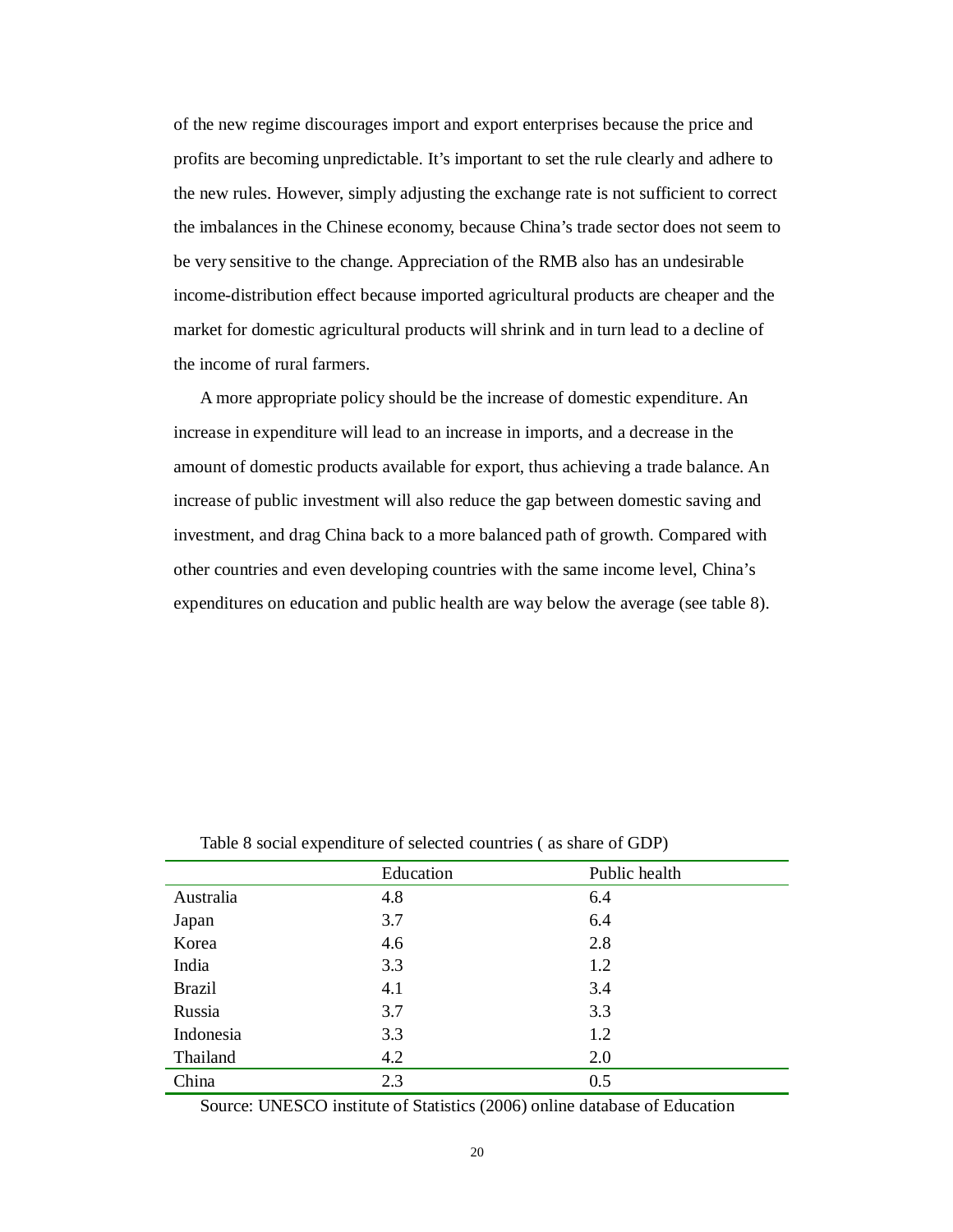Indicators and WHO (2006) World Health Report.

The fiscal situation in China is very healthy. The primary deficit to GDP ratio is below 2 per cent, and the public debt to GDP ratio is only 26 per cent. In the last few years, the growth rate of taxation outpaced the GDP growth rate by more then 10 per cent. It's fair to say that China still has quite a lot of potential to borrow money today without worrying about the burden of accumulated debt in the future.

If we agree on increasing public expenditure, then where should we allocate the money? The public expenditure program should be concentrated on broad strategic areas that are more likely to create the conditions for future growth. It could include rebuilding a well-functioning social safety net for both urban and rural populations; increasing investment in human capital by providing better health and education; internal transportation and communication infrastructure to help achieve a more integrated domestic economy; and a rural development program for the poorest regions which have been left behind by the boom on the East coast and many of the 43 megacities. The new government is promoting a harmonious society; but a harmonious society can be achieved only by providing sufficient public goods as well as speeding up economic reforms.

Many economists worry that public expenditure programs will lead to massive government intervention and corruption. This concern is legitimate and the public expenditure program should be carefully planned. But, compared with the past practice by which local government got their funding mainly through bank lending, financing them through the budget system is more transparent and easier to oversee. Modern history shows that democracy is not an artificially designed regime, but stems from the endless quarrelling, bargaining and compromising in the budget process. A well-functioning public finance system is the constitution for the market economy since it defines the boundaries between the government and the market. China can be transformed into a more prosperous, open and dynamic country by a public expenditure program and its hidden agenda.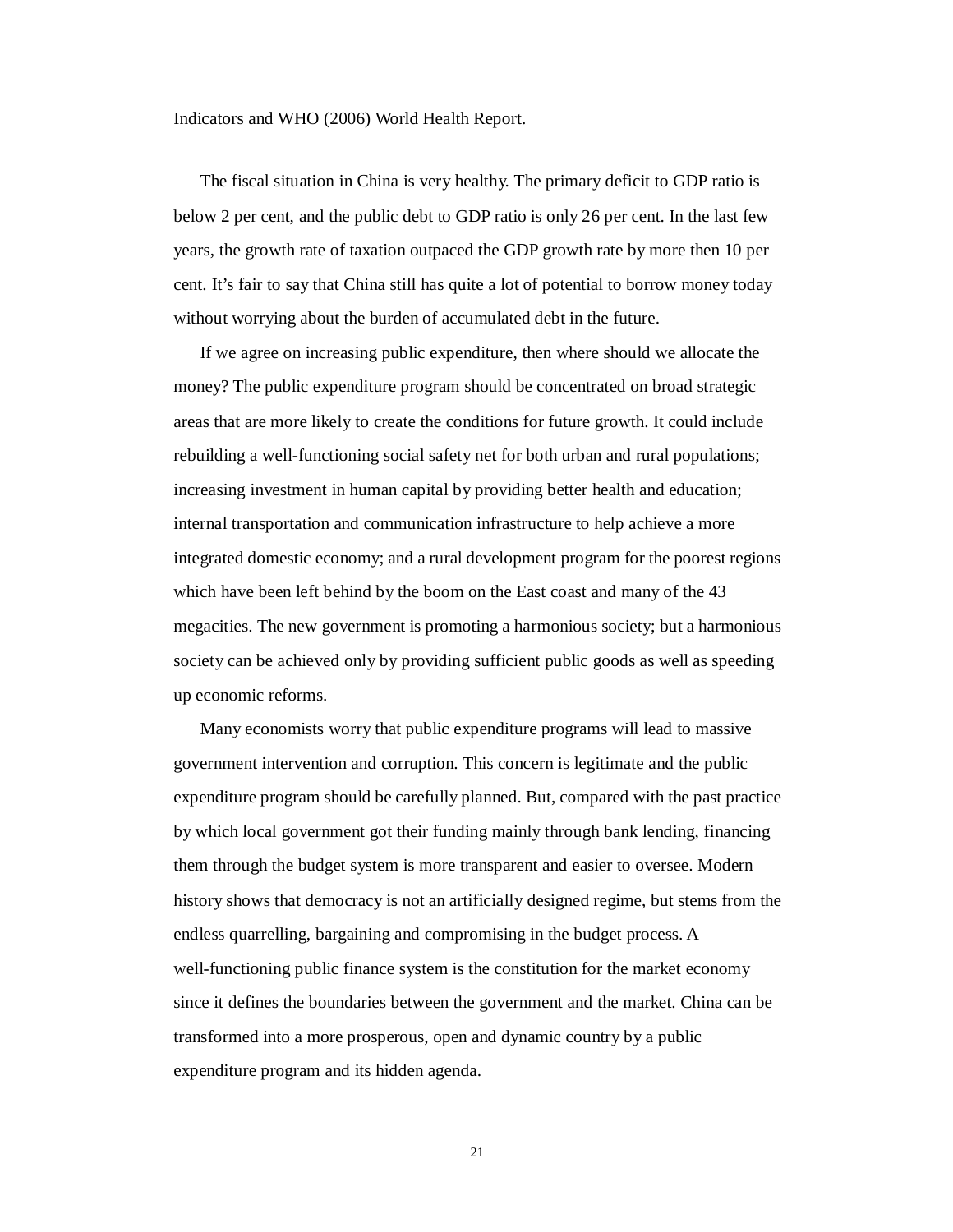#### **Ⅸ A new agenda for China's economic reform**

China's economic reform indicates that market economy is more than price liberalization and privatization. Many supporting institutions are equally important. During the transition period, sometimes we can not pursue the first best solution directly and have to accept the second best solutions. Without a blueprint and well design plan, China has been muddling through all the unpredictable and complex situations and achieved remarkable success.

However, the "cross the river by touching the stone" approach adopted by the first generation reformist can not guarantee that China can sustain its vigor. Without a comprehensive and foreword looking plan, China's economy may stuck in the mud and lose its momentum. The issues that the second generation reformists now confronted are quite different from their predecessors and a deeper process of reform is required.

The first generation reformists are charismatic political leaders. A small handful of leaders can rely on the leverage of authoritarian political system to pursue market oriented reform. Give more freedom to the farmers then there was no famine. Give more freedom to private entrepreneurs then all kinds of non-SOEs mushroomed. Give more freedom to local government officials then they changed themselves from communist disciples to market economy preachers. All these reforms are politically difficult but technically simple. Let there be light. Then there was light. Second generation reformists are promoted from lower rank bureaucrats. They do not have the aureole of the first generation political leaders. For most of the time, they have to make compromise with their peers and even subordinates. Thus it's understandable that the style of the new generation is consensus building. They are more careful and cautious. This approach prevents the government making fatal mistakes but it may also cause the government to miss the best opportunities.

The good news is that there exists a surprising consensus across different levels of government and also the society on the need for reform. The central government must tap this sentiment to work out a comprehensive set of changes. Public finance system,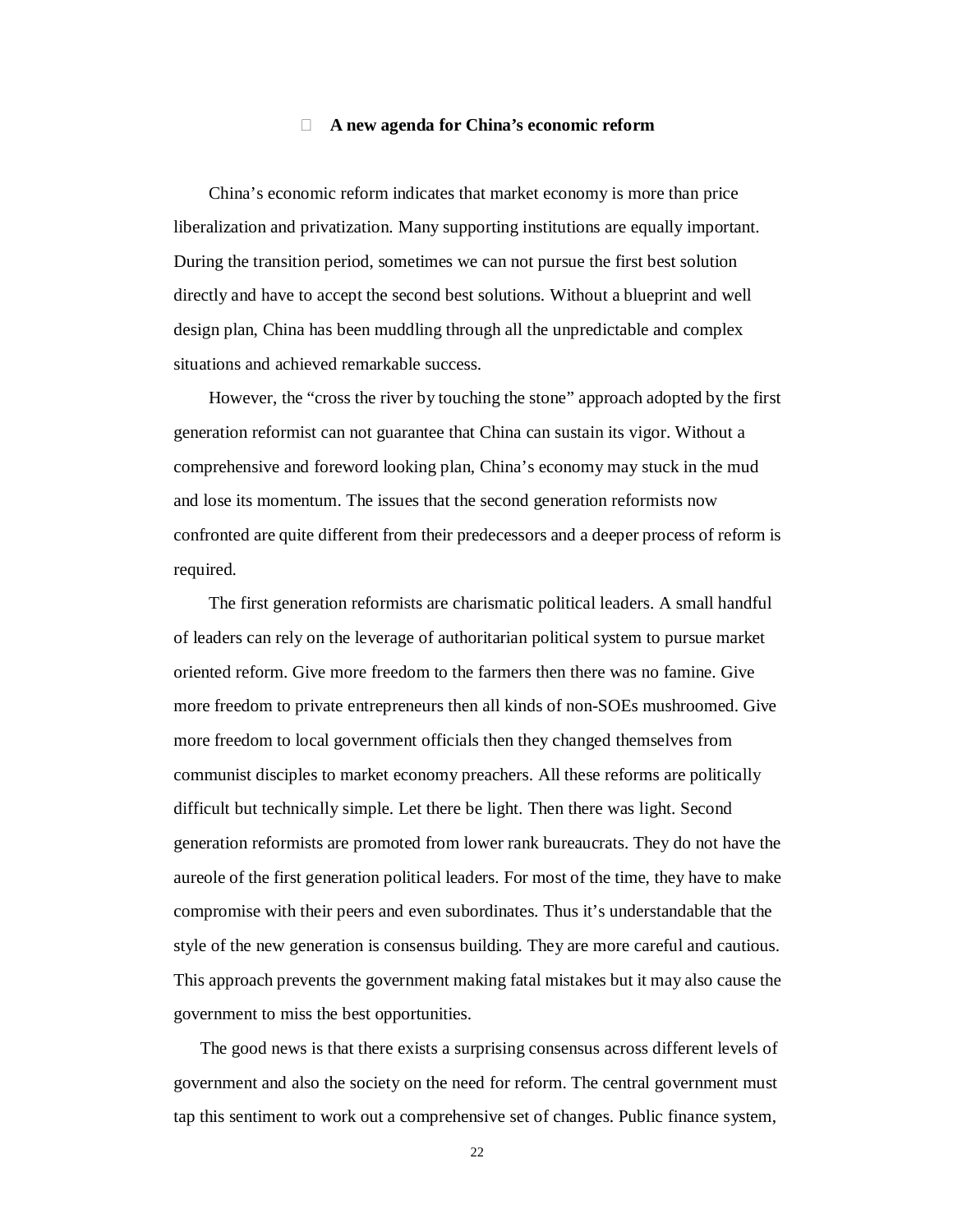financial sector reform, and social programs like education and public health should be put on the priority of this new agenda for reform. The package of reforms will be complex, difficult and protracted. The second generation reform requires the political leaders to cooperate with both the local officials and officials from different departments of the Chinese government, and convene enough support from the society.

Tensions between the central and local governments stem from the mismatch of revenue and expenditure responsibilities. Knowing the local governments are constrained by their capacity to raise revenue, the central has to tolerate local governments to seek "self-reliant" solutions outside the budget. It's high time to change this situation and form a modern budget management system and a well-functioning public sector. The central government may want to write off the debt of the local governments as they have done to rescue State-owned banks. Anyway, the local governments are in the red because they have to shoulder the fiscal burden for the central government. New sources of revenue need to be designed for the local governments. For example, local governments bonds should be encouraged since it will make the government and people easier to track where and how much public money is spent. Next step of the reform requires revamping expenditure assignments, revising revenue assignments that includes conferring some real fiscal autonomy on local governments in exchange for extending budgetary scrutiny over off budget resources, and revising the Budget Law to guarantee these assignments.

The political leaders also have to work with officials from different departments of the Chinese governments. China has taken several rounds of administrative reforms. Administrative reform in 1998 downsized the original 40 ministries and committees to 29, and also downsized 50% of government employees. Chinese government has also established a merit based civil service system. In recent years, Chinese government does not have any difficulty recruiting excellent and ambitious people. However, in many cases, government departments are becoming vest interest groups and the major obstacle for further reform. When the top leaders are trying to cool down the investment in real estate, the Ministry of Construction, however, often openly show their sympathy on the developers. Ministry of Railway, which is responsible for both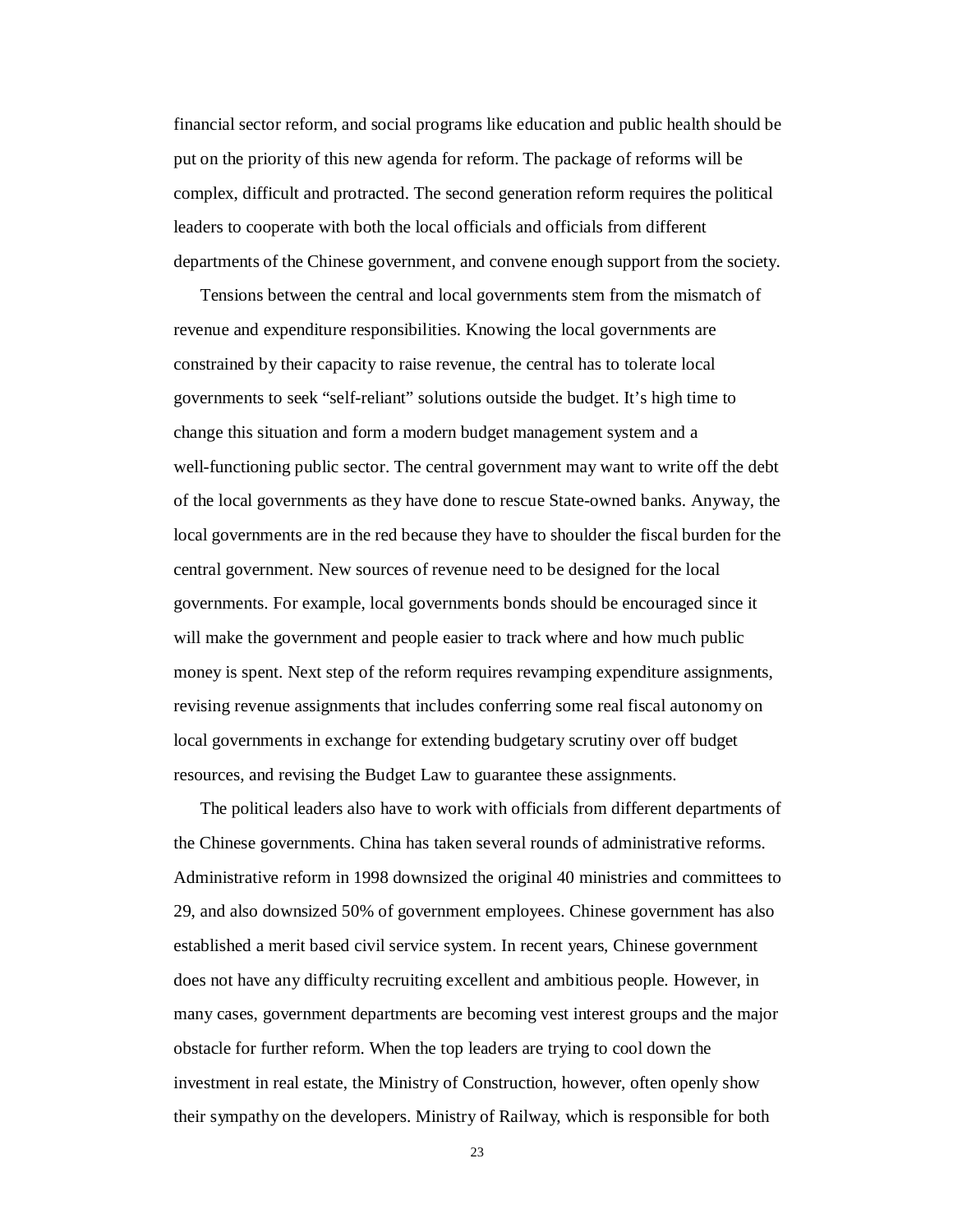the pricing and investment of railway transportation, is reluctant to increase investment. The coordination of different departments is another headache for the Chinese governments. Channels for information sharing are impeded. When one government department issues a new policy, they are not required to inform and consulting other related departments. Responsibilities of each department often overlap with others and at the end, no body takes any responsibility. Government reform should not targeted at simplify the administrative structure. A more important task is to redesign the organization structure of the government. Some departments have too much competency, probably the National Development and Reform Commission ( NDRC) which inherit most of the power of the former Planning Commission. Other departments, like the Ministry of Finance and the Central Bank, need to have more jurisdiction and independency. No government agency is responsible for the design and review of economic policy from a nationwide view. Economic Reform Committee used to play this role but was cancelled in the 1998 administrative reform. It may be unrealistic to establish new agencies facilitating coordination among different departments, but sometimes unified code can be introduced for every department to follow, thus reducing the transaction cost in the hierarchy.

What should international community do to foster the next generation reform in China? In the 1980s, international organizations like the World Bank were very active and influential in China. Their influence faded off, unfortunately. This is partly because of the learning curve, since Chinese officials and experts now know much better than before. But it is also because the international communities fail to propose policy suggestions attractive to the Chinese government. Rather than the general argument that China should pursuer market economy or more economic freedom, Chinese politicians need more detailed and tailor made proposals. Such kind of proposals should take China's complicated political, economic and social situation into consideration. Outsider's policy suggestions have often been viewed as naive or unrealistic because they did not include those domestic factors. International communities can do better by targeting at manageable objectives and provide user-friendly analysis. They can also do better by providing international experiences,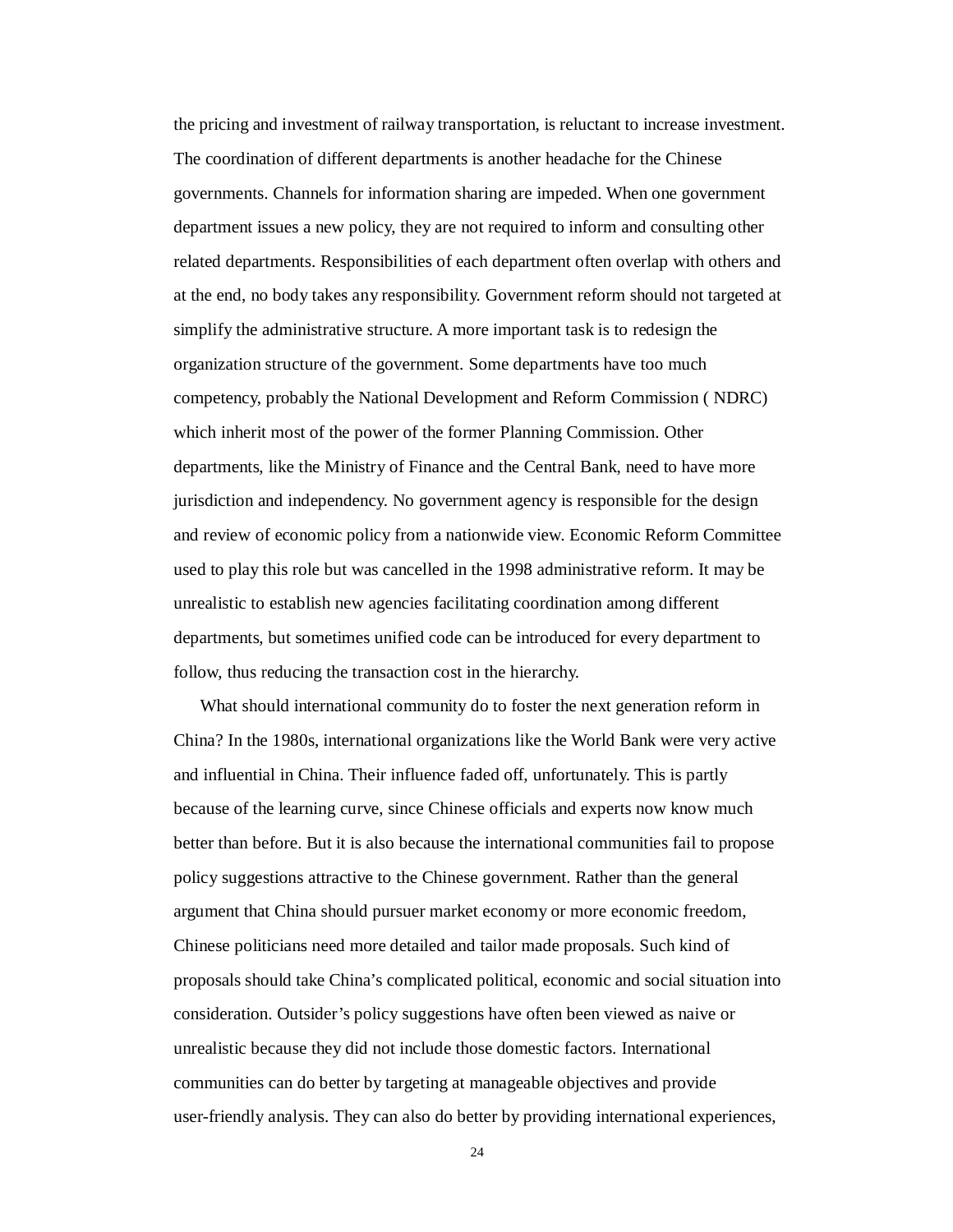both the successful and failed examples. One good example is worth a thousand theories. This is especially true for most Chinese politicians, because they are trained as engineers, they are very practical and more favor of examples than abstract theories.

#### **Reference**

Asian Development Bank, 1997, *Asian Development Outlook*, Manila: Asian Development Bank.

Borensztein, Eduardo, and Jonathan D. Ostry. 1996. "Accounting for China's Growth Performance", *American Economic Review*, 86(2):224-228.

China Statistics Yearbook, various years.

Chow, Gregory. 1993. "Capital Formation and Economic Growth in China," *Quarterly Journal of Economics* 108(3):809-42.

Eckstein, Alexander, 1977, *China's Economic Revolution*, Cambridge: Cambridge University Press.

Garnaut, Ross and Yiping Huang, 2001, *Growth Without Miracles: Readings on the Chinese Economy in the Era of Reform*, Oxford University Press, New York.

He, Fan, 1998, *A Constitutional for the Market Economy: Reform of the Fiscal System in Contemporary China*, in Chinese, China Today Press, Beijing.

Lau, Lawrence J., Yingyi Qian and Gerard Roland, 2000, "Reform without Losers: An Interpretation of China's Dual-Track Approach to Transition," *Journal of Political Economy*, February, 2000.

Lin, Justine Yifu, Fang Cai and Zhou Li, 1994, *The China Miracle: Development Strategy and Economic Reform*, in Chinese, Shanghai: Shanghai Sanlian Books and